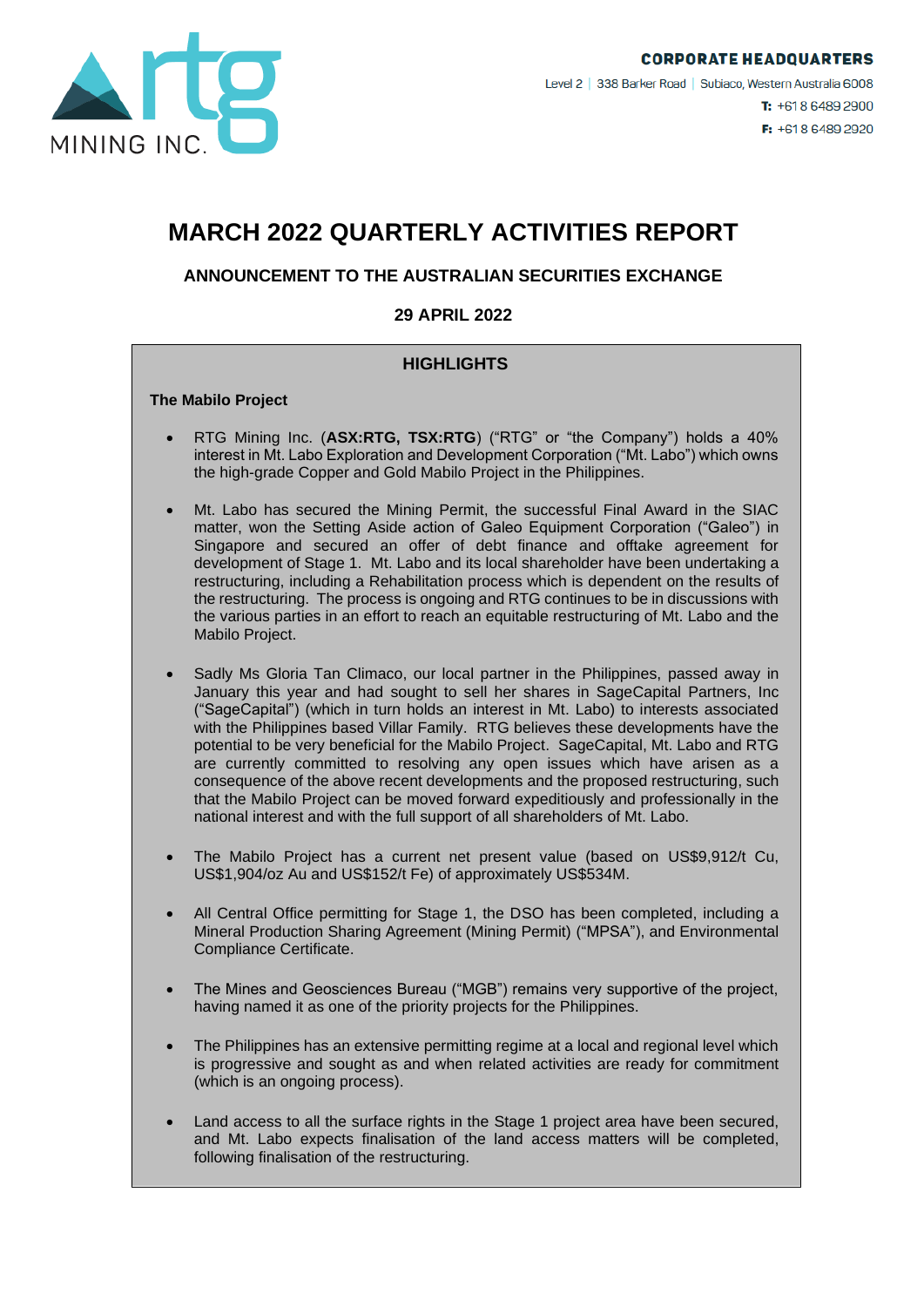- Mt. Labo currently has loans owing to RTG in the order of US\$24M (A\$33M), together with interest and a Rehabilitation Order has been issued by the Courts.
- On 5 January 2022, the Company announced that Secretary Roy Cimatu of the Department of Environment and Natural Resources ("DENR") signed Department Administrative Order No. 2021-40 on 23 December 2021, lifting the four-year-old ban on the open-pit method of mining for copper, gold, silver, and complex ores in the country. The lifting of the ban, according to the DENR order, is meant to "revitalize the mining industry and usher in significant economic benefits to the country by providing raw materials for the construction and development of other industries and by increasing employment opportunities in rural areas."
- We are pleased with the DENR's continued efforts to encourage the mining industry. The Mabilo Project developed in line with the DENR's directives, has the capacity to stimulate economic growth in the local communities, the Province in which the project is located and the Philippines more broadly.

#### **The Chanach Project**

• RTG holds a majority stake (90%) in the high-grade Chanach Gold and Copper Project ("Chanach Project") in the Kyrgyz Republic. Field work was on hold for the quarter due to the winter season.

Preparation work for field work in the coming quarter was completed. It is planned to carry out a structural survey and perform follow up work from last season which resulted in rock chip samples with gold grades up to 9,485 ppm.

#### **Panguna**

- RTG is the nominated development partner with the joint venture company established by the Special Mining Lease Osikaiyang Landowners Association ("SMLOLA") and Central Exploration Pty Ltd ("Central") in the Landowner proposal with respect to the redevelopment of the Copper-Gold Panguna Project located in the Central Region of the island of Bougainville, within the Autonomous Region of Bougainville PNG.
- The SMLOLA was established by the Autonomous Bougainville Government ("ABG") nearly a decade ago to exclusively represent the Customary Owners of the land within the original Special Mining Lease and which contains the resource endowment of the Panguna mine. The other ABG established Panguna Landowner Associations cover different areas and upon which future infrastructure may, or may not be located, but do not include areas of any significant mineral resources. SMLOLA is the only ABG established Landowner Association covering the current mineral resources of Panguna.
- During the September 2021 quarter, the Supreme Court of Victoria fully dismissed all claims made by Bougainville Copper Limited ("BCL"), the former owner of the Panguna mine, against the Company, Central and indirectly SMLOLA. BCL was seeking preaction discovery of corporate documents of RTG and others. In addition to the claims being fully dismissed, RTG and Central received a substantial cost judgement against BCL for their costs in defending the proceedings. The full judgment is available on the public record [\(Bougainville Copper Ltd v RTG Mining Inc & Anor \[2021\] VSC 231](https://aucc.sirsidynix.net.au/Judgments/VSC/2021/T0231.pdf) (5 May 2021)).
- The key findings in the judgement are a complete vindication of the position taken by RTG, SMLOLA and its members, including a statement from the Judgement in the Supreme Court of Victoria that the members of the SMLOLA 'are the relevant and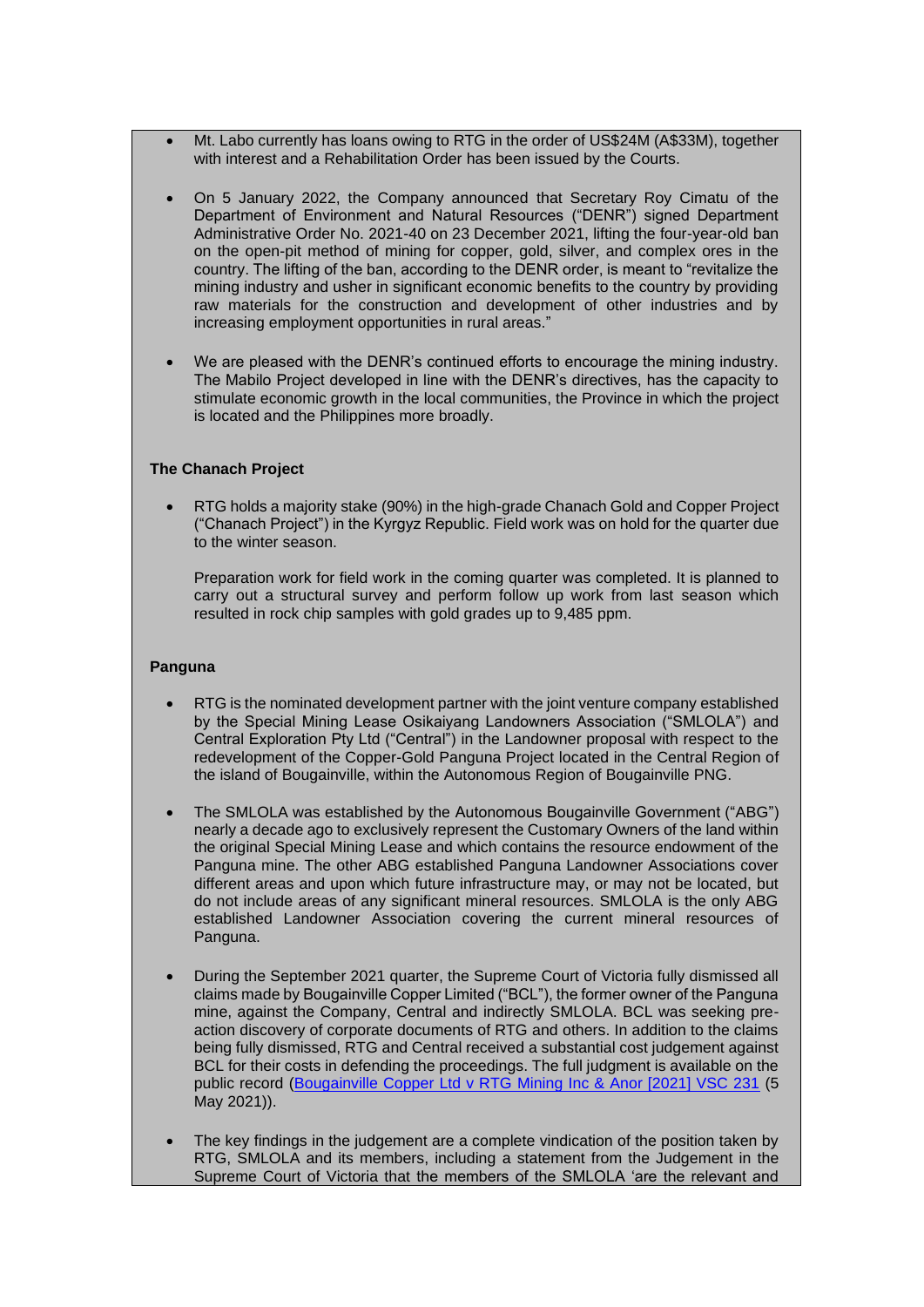dominant customary landowners and it will be their views and objections that count when it comes to any assessment of Landowner attitudes to the grant of any exploration or mining tenement over the former Special Mining Lease' (paragraph 46 of the judgement ruling).

- Both SMLOLA and RTG are highly respectful of President Toroama's call for the Panguna landowners to unite and the landowners have been actively working to deliver on the requests of the President. The landowners were appreciative of the recent meetings with the President and are heartened by his focus on successfully redeveloping the Panguna Mine.
- There has been significant activity within the Panguna community, with the Mining Department seeking to work with the customary landowners to move towards a reopening of Panguna to support the Independence plans, focussing on unity and aligning the interests of all parties.

#### **Corporate**

- On 24 February 2022, shareholders approved Director participation in the Private Placement previously announced on 24 December 2021. Subsequent to shareholder approval, 2,166,666 Securities were issued to participating Directors on 3 March 2022, at a deemed price of A\$0.09 per Security.
- On 7 April 2022, the Company announced the appointment of Mr Kenneth Caruso to the Company's Board of Directors. Mr Caruso joins the Board with over 40 years of legal experience, specialising in both civil and criminal matters, often involving international jurisdictions.
- Cash and liquid assets as at 31 March 2022 were A\$9.2 million (including a receivable of US\$0.30 million from other consultants).

## **OVERVIEW OF OPERATIONS**

## **PHILIPPINES INTERESTS – THE MABILO PROJECT**

## **Mt. Labo's Focus**

Mt. Labo is focused on advancing the Mabilo Project to start-up.

Importantly, the Mabilo Project has a very significant advantage in these times. With the first phase of the Project being a Direct Shipping Operation, the capital requirements upfront are less than US\$25 million for which the company has an offer of debt finance (which is yet to be accepted). The first 12 months of operations can deliver cashflows in excess of US\$123 million at commodity prices of US\$4.50/lb of Cu, US\$1,904/oz Au and US\$152/t Fe (subject to movements in commodity prices) with a forecast payback in less than 12 months and a project NPV5 of US\$534 million, before any further exploration success on extensions or the porphyry source. This represents an increase in excess of 340% in the value of the project from when the Feasibility Study was completed.

Mt. Labo received written confirmation that the MGB has approved the consolidation of the current Mineral Production Sharing Agreement No. MLC-MRD-459 for the Nalesbitan Project to include the Mabilo Project, having already secured an approved Declared Mine Feasibility Study and Environmental Clearance Certificate for the Project.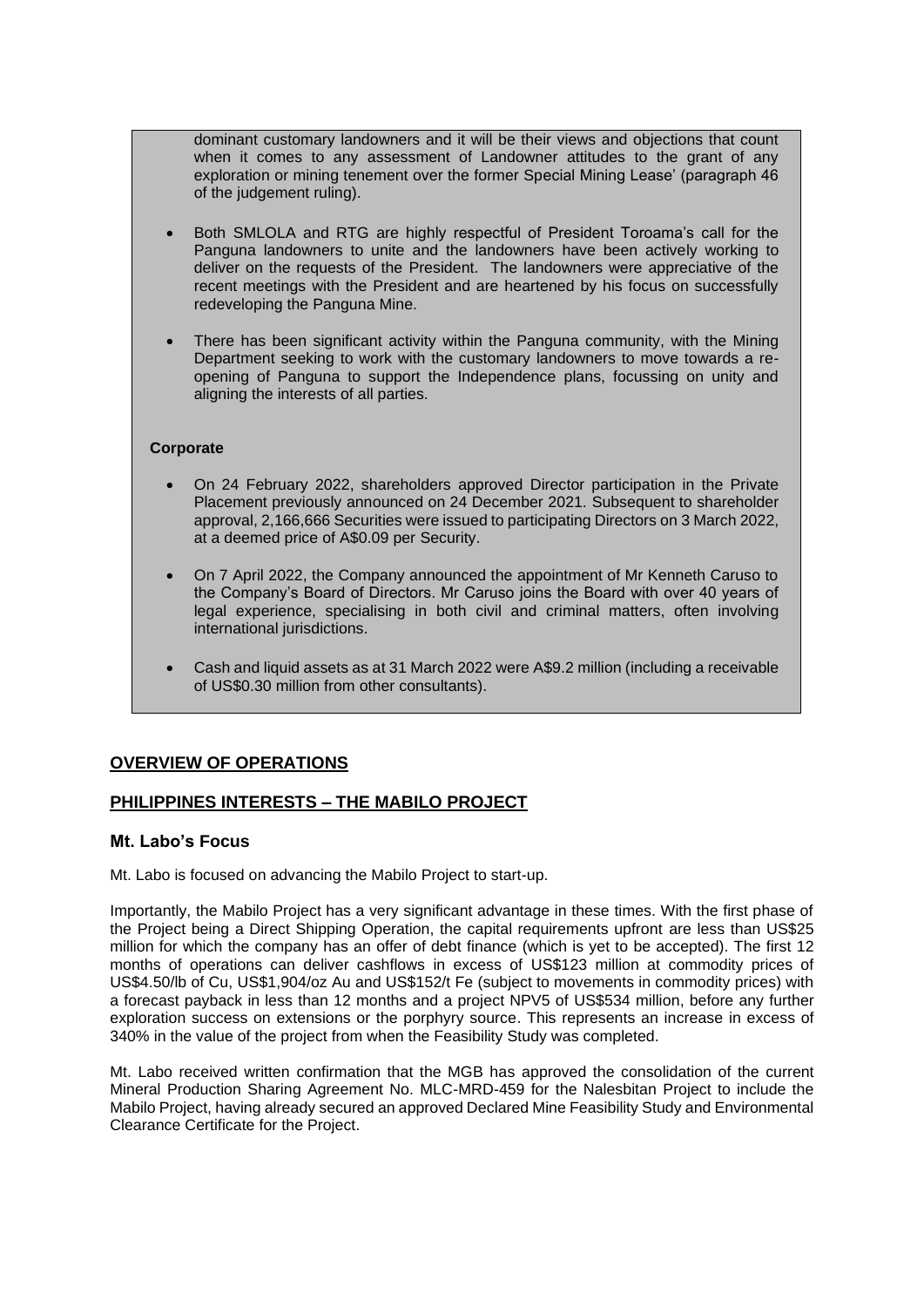The consolidated MPSA now contains five (5) parcels of land including the old EP-014-2013-V (see Figure 1 below) and is a significant milestone towards moving to production at the Mabilo Project. Since securing the expanded MPSA, work has concentrated on pre-production activities including updating mining schedules, grade control and sterilisation planning, infrastructure and continuing land acquisition.



**Figure 1 – Consolidated MPSA showing included parcels of land**

On 21 August 2020, the SIAC Tribunal handed down the Final Award in favour of Mt. Labo in the international arbitration against Galeo. Mt. Labo prevailed in all matters considered important and the Tribunal dismissed all of Galeo's counterclaims.

The Tribunal made its orders after a full hearing and considering all the evidence and submissions placed before it, ruling based on Philippine Law, which included a determination that the JVA with Galeo was validly terminated, the compromise agreement was validly rescinded, Galeo is not entitled to any shares in Mt. Labo, Galeo was not a co-permittee of the Mt. Labo Exploration Permit and that Galeo is not the operator of the Mabilo Project.

The Tribunal ordered Galeo to pay damages of approximately US\$18.6 million (plus interest at 6% from various dates, currently in the order of US\$5.9 million) and legal costs, including the Tribunal's fees of approximately S\$7.45 million. That represents a total monetary award in favour of Mt. Labo of approximately A\$32.1 million plus interest of approximately A\$7.9 million.

RTG was pleased to announce in December 2020, that the Regional Trial Court of Quezon City in the Philippines had dismissed the Petition for Refusal of Recognition and Enforcement of a Foreign Arbitral Award ("Refusal Petition") with prayer for issuance of a Writ for Preliminary Injunction ("Application for Injunction") filed by Galeo against Mt. Labo, with respect to the enforcement of the SIAC Final Award in the Philippines. The Order recognised that the requisites at law for the issuance of a writ of injunction were absent, and that the refusal Petition, and consequentially the Application for Injunction, failed on jurisdictional grounds. Galeo lodged a Motion for Consideration which was again dismissed by the Courts and they have now referred the matter to the Court of Appeals.

During the September 2021 quarter the Setting Aside application of Galeo (ex-joint venture partner of Mt. Labo – terminated April 2017) was heard in Singapore. The Board of RTG announced on 22 November 2021, that Justice Patricia Bergin in the Singapore International Commercial Court of the Republic of Singapore has dismissed Galeo Equipment Corporation's application to set aside the Final Award, issued by the SIAC in favour of Mt. Labo, in its entirety.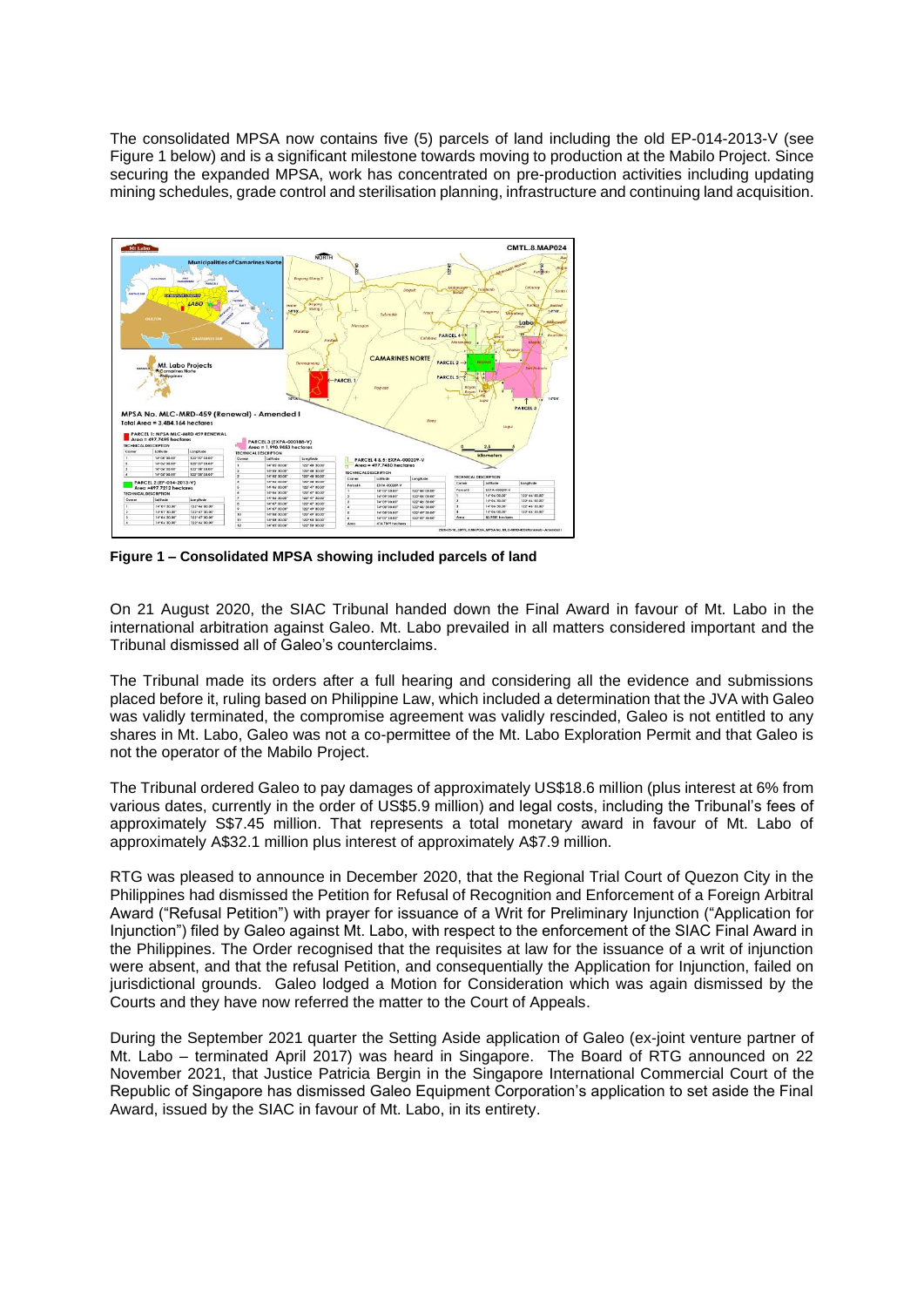The Enforcement proceedings in the Philippines can now proceed as the matter is finalised. All these matters are being run in parallel with progress on the project.

Land access to all the surface rights in the Stage 1 project area have been secured and we expect finalisation of the land access matters will be completed following completion of the restructuring.

Sadly Ms Gloria Tan Climaco, our local partner in the Philippines, passed away in January this year and had sought to sell her shares in SageCapital Partners, Inc ("SageCapital") (which in turn holds an interest in Mt. Labo) to interests associated with the Philippines based Villar Family. RTG believes these developments have the potential to be very beneficial for the Mabilo Project. SageCapital, Mt. Labo and RTG are currently committed to resolving any open issues which have arisen as a consequence of the above recent developments and the proposed restructuring, such that the Mabilo Project can be moved forward expeditiously and professionally in the national interest and with the full support of all shareholders of Mt. Labo.

Mt. Labo currently has loans owing to RTG in the order of US\$24M (A\$33M), together with interest. Until there is a commitment to development, RTG has taken the necessary steps to protect the loans and interest through rehabilitation, subject in part to resolution of the restructuring.

The Mabilo Project is permitted to proceed to development and operation. Mt. Labo is pleased with the show of support by the President and his Administration for the mining industry, including the recent lifting of the open pit mining ban, with a clear message that mining, where done in full compliance with the Philippines Mining Act of 1995 and all other applicable laws and regulations, is encouraged by the Government.

#### **Exploration and Development Activities**

#### *Resource Extensions*

No exploration activities this quarter.

With delays in a commitment to development and pending Presidential elections, the focus has also been on developing exploration plans to test both the extensions to the current orebody and the porphyry source.

Exploration will focus primarily on the porphyry target located under volcanic cover between the South Mineralised Zone and the East Mineralised Zone and extension drilling of the skarn system around the northern orebody.

The porphyry target is well supported by mineralized porphyry veins (b-veins) that have been intercepted in the resource drilling, combined with increasing intensity of calc-silicate alteration and the trending of metallogenic vectors.

#### *Pre-Development Exploration Works*

Pre-production development work continued on site including access agreements for sterilisation drilling, design work for the stream-diversion planning along with continued contractor negotiations, government liaison for the minor road diversion, coconut tree cutting and hardwood tree cutting permitting, port access agreement contract finalisation, laboratory contract negotiations, acquisition of surface rights and access planning.

Work also progressed on grade control drilling tenders, crusher requirements and preparation of the relocation area for affected people.

Progress on the ground in preparation for a commitment to development is proceeding well with the MGB being very supportive of the efforts to fast track start-up of the project.

Social development and environmental activities continue in line with Environmental Compliance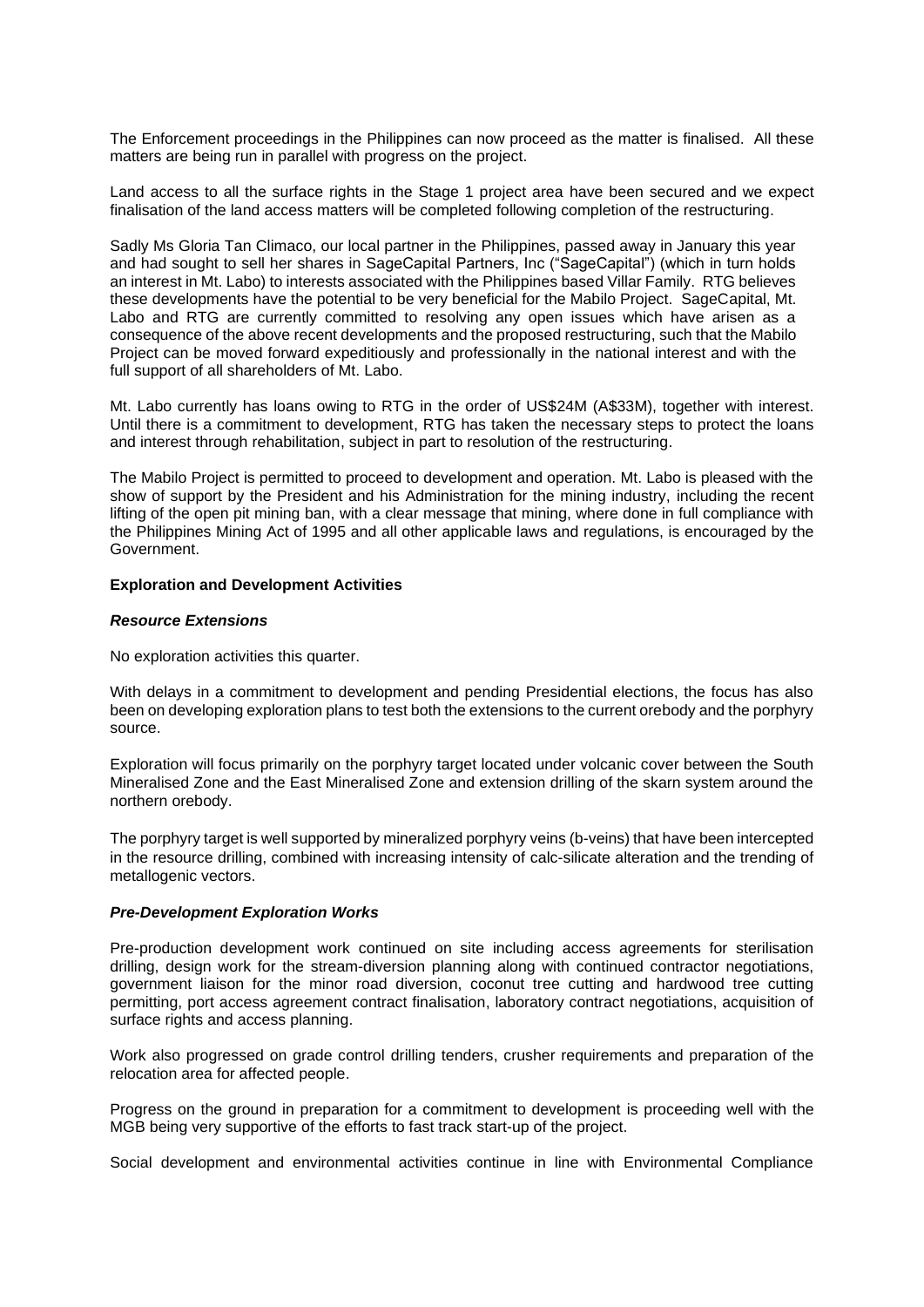Certificate requirements. The scheduled MMT (government/community/company) meeting was conducted during the prior quarter.

#### **Mabilo Mineral Resource**

#### **Table 1 - Total Mabilo Resource at 0.3 g/t Au Cut-off Grade**

Mineral Resource Estimate Results - Reporting at 0.3 g/t Au lower cut-off - Mabilo South and North **Deposits** 

| <b>Classification Weathering</b> |                            | <b>Million</b><br><b>Tonnes</b> | Cu <sub>%</sub> |     | Au g/t Ag g/t | Fe $%$ | <b>Contained</b><br>Au<br>(000s Oz) | <b>Contained</b><br>Cu<br>('000s t) | <b>Contained</b><br>Fe<br>('000s t) |
|----------------------------------|----------------------------|---------------------------------|-----------------|-----|---------------|--------|-------------------------------------|-------------------------------------|-------------------------------------|
| Indicated                        | Oxide + Supergene          | 0.78                            | 4.1             | 2.7 | 9.7           | 41.2   | 67.1                                | 32.1                                | 320.8                               |
| Indicated                        | Fresh                      | 8.08                            | 1.7             | 2.0 | 9.8           | 46.0   | 510.5                               | 137.7                               | 3,713.7                             |
| Indicated                        | <b>Total All Materials</b> | 8.86                            | 1.9             | 2.0 | 9.8           | 45.6   | 577.6                               | 169.8                               | 4,034.5                             |
| Inferred                         | Oxide + Supergene          | 0.05                            | 7.8             | 2.3 | 9.6           | 26.0   | 3.5                                 | 3.7                                 | 12.3                                |
| Inferred                         | Fresh                      | 3.86                            | 1.4             | 1.5 | 9.1           | 29.1   | 181.5                               | 53.3                                | 1,121.8                             |
| Inferred                         | <b>Total All Materials</b> | 3.91                            | 1.5             | 1.5 | 9.1           | 29.0   | 184.9                               | 57.0                                | 1,134.1                             |

*Note: The Mineral Resource was estimated within constraining wireframe solids based on the mineralised geological units. The Mineral Resource is quoted from all classified blocks above a lower cut-off grade 0.3 g/t Au within these wireframe solids. Differences may occur due to rounding*

#### **Feasibility Study ("FS")<sup>1</sup>**

The Company announced on 18 March 2016 the results from an independent NI 43-101 compliant FS for 100% of the high-grade Mabilo Project in Southeast Luzon, Philippines<sup>2</sup>. The Mabilo Project is both high-grade and low cost, underpinning the robust economics presented in the FS including a 33% IRR after tax at US\$5,000/t Cu US\$1,200/oz Au prices (43.6% with only a 10% lift in commodity prices).

The timing for development of the project is quite fortuitous as there has been a significant increase in copper and gold prices since the project was the subject of a Feasibility Study, materially increasing the value of the project. The NPV of the project, based on current commodity prices of US\$4.50/lb Cu and US\$1,904/oz Au (April 2022) is US\$534 million for 100% of the project (based on a discount rate of 5%). This represents an increase in excess of 340%, in the value of the project from when the Feasibility Study was completed.

<sup>1</sup> The Company confirms that all the material assumptions underpinning the Feasibility Study as announced to the ASX on the 18<sup>th</sup> of March 2016 continue to apply and have not materially changed. A copy of the announcement can be found on the Company's website a[t www.rtgmining.com.](http://www.rtgmining.com/)

 $2$  The FS is based on a treatment rate of 1Mtpa. A treatment rate of 1.35Mtpa was also considered in an upside case. Factored indicative capital and operating cost estimates were developed for a planned throughput of 1.35 Mtpa. The capital cost estimates were derived from first principles for the 1 Mtpa process plant to an accuracy of +/- 15% and then the capital cost estimates were factored with an accuracy of +/- 25% for the 1.35 Mtpa process plant. The operating cost estimates were derived from first principles for the 1Mtpa process plant and then plant costs were factored with an accuracy of +/- 25% for the 1.35Mtpa operating scenario. All costs are in 2015 US dollars.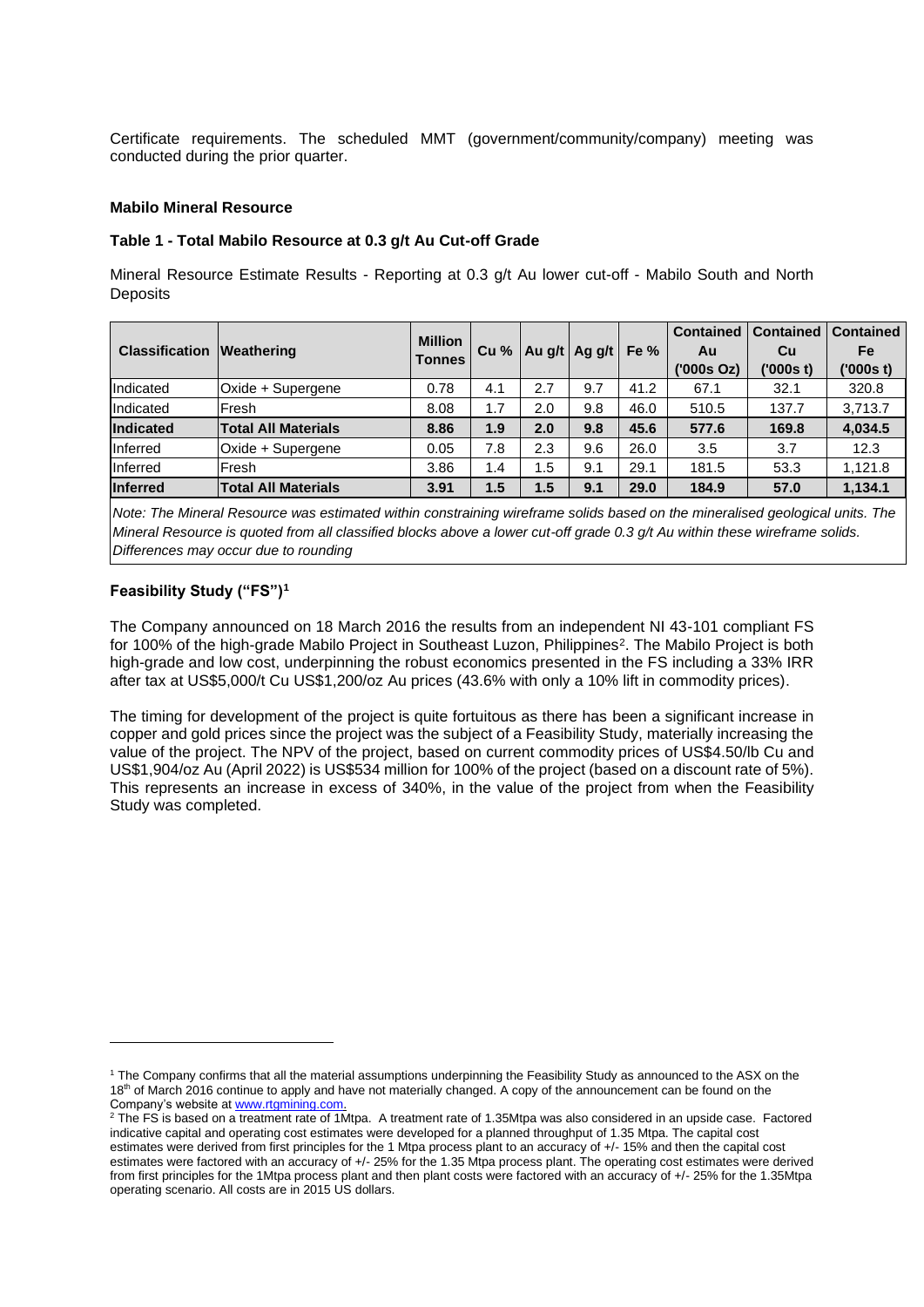#### **Mabilo Mineral Reserves**

Mineral Reserves are quoted within specific pit designs based on Indicated Resources only and take into consideration the mining, processing, metallurgical, economic and infrastructure modifying factor

| Ore                       |             |       |        |        |                 | <b>Waste</b> |        |                    |  |
|---------------------------|-------------|-------|--------|--------|-----------------|--------------|--------|--------------------|--|
| <b>Class</b>              | Type        | Mt    | Fe $%$ | Au g/t | Cu <sub>%</sub> | Ag g/t       | Mt     | <b>Strip Ratio</b> |  |
| Probable                  | Gold Cap    | 0.351 | 40.1   | 3.11   | 0.38            | 3.26         |        |                    |  |
|                           | Supergene   | 0.104 | 36.5   | 2.20   | 20.7            | 11.9         |        |                    |  |
|                           | Oxide Skarn | 0.182 | 43.6   | 2.52   | 4.17            | 19.9         | 77.713 | 10.0               |  |
|                           | Fresh       | 7.155 | 45.9   | 1.97   | 1.70            | 8.73         |        |                    |  |
| <b>Total Probable Ore</b> |             | 7.792 | 45.5   | 2.04   | 1.95            | 8.79         |        |                    |  |

#### **Table 2 - Probable Mineral Reserve Estimate**

The November 2015 Resource estimation provided by CSA classified the Resource for the Mabilo Project as Indicated and Inferred. Only Indicated Mineral Resources as defined in NI 43-101 were used to establish the Probable Mineral Reserves. No Reserves were categorized as Proven.

## **KYRGYZ REPUBLIC INTERESTS – THE CHANACH PROJECT**

RTG holds a 90% interest in the Chanach Project.

Highlights of the Chanach Project include:

- Strategic addition to RTG's portfolio with an existing high-grade JORC compliant Inferred Mineral Resource of 2.95 Mt @ 5.11 g/t Au for **484,000 ounces of Au** and 17.23 Mt @ 0.37% Cu for **64,000t of Cu<sup>3</sup> (141.1 Mlbs Cu)** from only limited drilling to date**.**
- Acquisition cost of US\$3.65 / ounce of Gold and US\$0.0063 / pound of Copper.
- Experienced technical expert, advising RTG, believes the exploration potential at the Chanach Project is excellent.
- The conversion of the Prospecting Licence to an Exploration Licence, was finalised and granted during the quarter. The Exploration Licence was issued by the State Committee of Industry, Energy and Subsoil Use of the Kyrgyz Republic.

The Chanach Project is located in the prolific southern Tien Shan metallogenic belt, which runs more than 1,500 km from Uzbekistan through to China and hosts one of the world's largest open pit gold mines, Murantau (175 Moz<sup>4</sup>) with production believed to be in the order of 2 million ounces per annum<sup>4</sup>. RTG has appointed Mr. Greg Hall of Phoenix Gold International and former Chief Geologist for Placer Dome, as a consultant given his knowledge of the Chanach Project and other projects in similar geological settings.

<sup>&</sup>lt;sup>3</sup> The Mineral Resource estimates were originally compiled and announced by White Cliff Minerals Ltd ("WCN") on 30 May 2018, in accordance with the JORC Code, 2012 and was last disclosed in WCN's March, 2019 quarterly report on 30 April 2019 <https://www.asx.com.au/asxpdf/20190430/pdf/444pg6f8t5ln5t.pdf>

<sup>4</sup> Wilde, A. and Gilbert, D. 2000. Setting of the giant Muruntau Gold Deposit: Implications for ore genesis. In: (Ed.) Gordon Lister, Geological research for the exploration industry, Journal of the Virtual Explorer, Electronic Edition, ISSN 1441-8142, volume 1, paper 1, doi:10.3809/jvirtex.2000.00004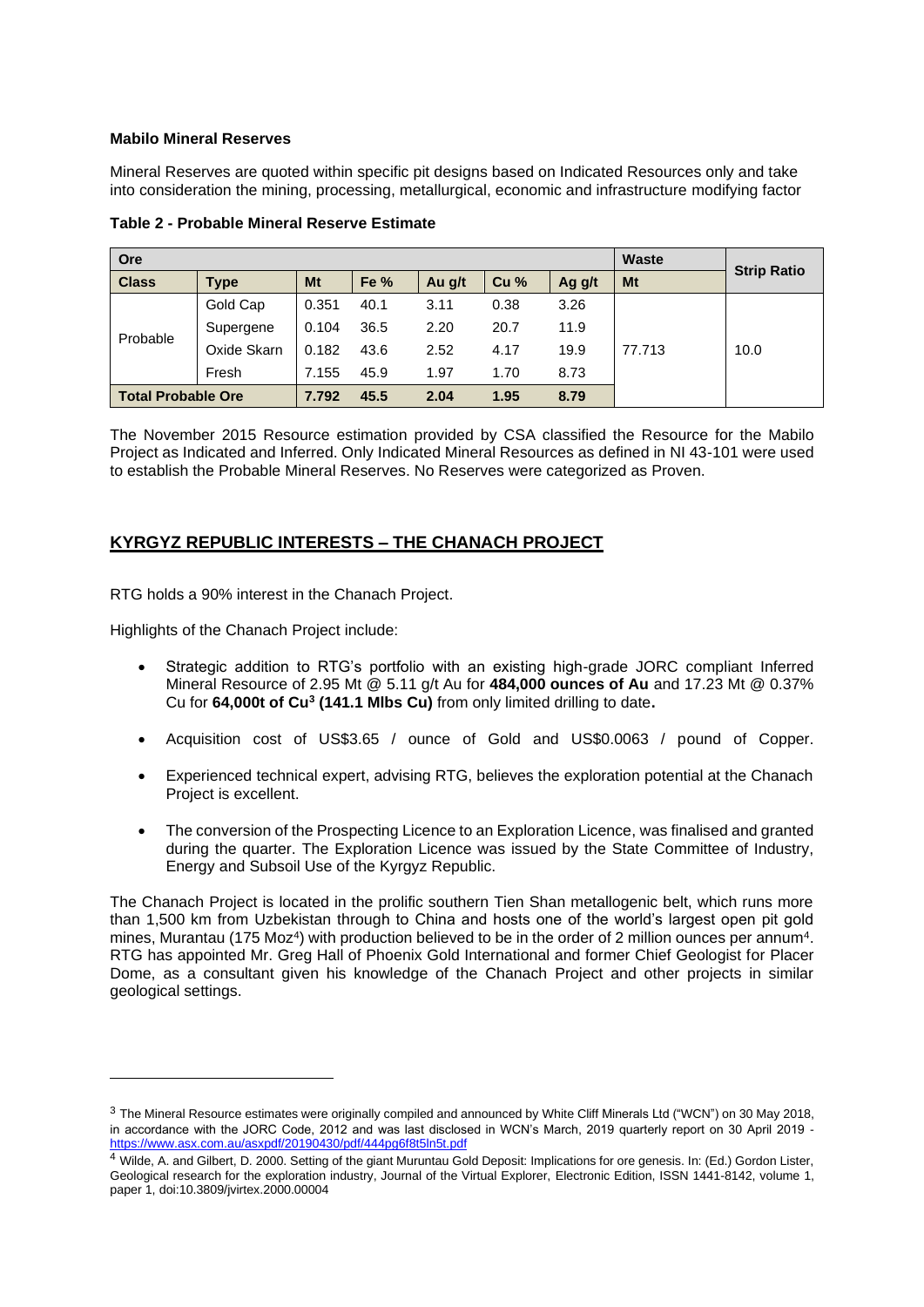The Chanach Project has extensive outcropping mineralised geology with high-grade gold veins from surface and significant gold and copper Inferred Mineral Resources. With only 5% of the identified strike length tested to date, RTG believes the Chanach Project has substantial upside. The Chanach Project area is considered to be highly prospective for world class epithermal gold, porphyry coppergold and polymetallic skarn deposits with numerous targets already identified.

To date the limited exploration activities have defined an Inferred Mineral Resource of 2.95 Mt @ 5.11 g/t Au for 484,000 ounces of Au and 17.23 Mt @ 0.37% Cu for 64,000t of Cu.



**Figure 3: Chanach Project Location**

## **Exploration and Development Activities**

Field work was on hold for the quarter due to the winter season. Preparation work for field work in the coming quarter has been completed. It is planned to carry out a structural survey and perform follow up work from last season which resulted in rock chip samples with gold grades up to 9,485 ppm.

## **Geological Setting**

The Chanach Project (exploration licence AP6771) is located in the North Western part of the Kyrgyz Republic in the Jalal-Abad province and covers an area of 57.25 km<sup>2</sup> of the Chatkal Rangers inside the south-western Tien Shan metallogenic belt, which runs more than 1,500 km from Uzbekistan through to China and hosts one of the world's largest open pit gold mines, Murantau (175 Moz) with production believed to be in the order of 2 million ounces per annum<sup>4</sup>.

## **Discovery & Drill Results**

The Chanach Project area was discovered around 1963 with geological mapping and surface sampling intermittently up to 2010. The geology of the Chanach Project area is prospective for epithermal gold deposits, porphyry copper deposits and polymetallic skarn deposits. The project area has outcropping mineralised geology seen as multiple high-grade outcropping epithermal veins and skarns, which have indicated several porphyry targets.

Exploration drilling at the Chanach Gold Project commenced in 2014 and to date there have been spectacular intersections of gold mineralisation spanning across the project area, as previously reported by WCN.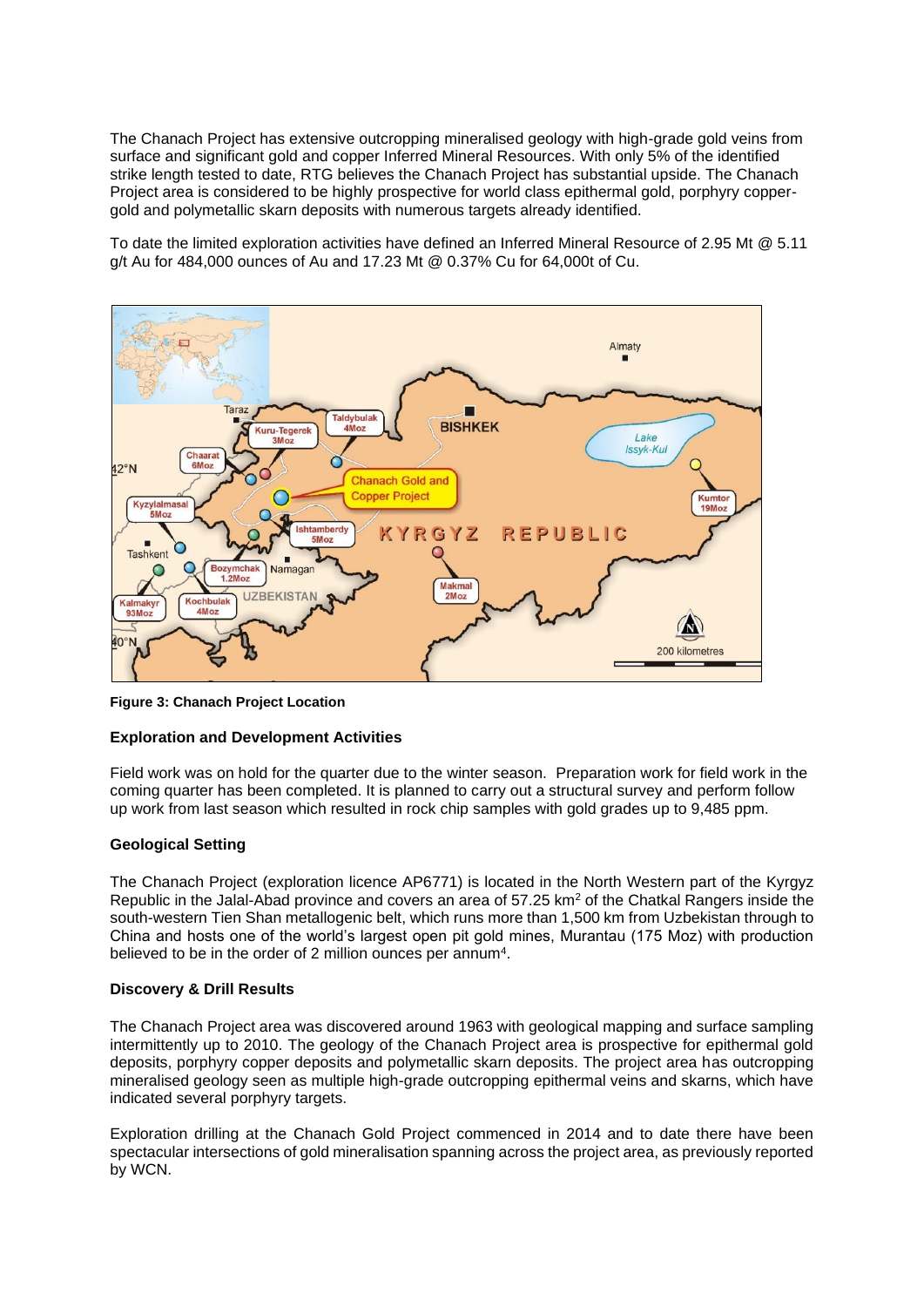Significant intervals from the Quartz Gold Zone include:

- UGZ-15-35 **8m @ 57.08 g/t Au** from 75m including **1m @ 85.53 g/t Au** from 76m, **1m @ 89.34 g/t Au** from 80m followed by **1m @ 73.28 g/t Au** from 81m.
- ERC16-035 **7m @ 23.52 g/t Au** from 45m including **1m @ 149.41 g/t Au** from 45m.
- ERC16-036 **12m @ 15.65 g/t Au** including **1m @ 63.24 g/t Au** from 82m followed by **1m @ 95.12 g/t Au** from 83m.

Significant intervals from the Sandstone Gold Zone include:

- UGZ-15-33 **4m @ 99.15 g/t Au** from 65m including **1m @ 348.48 g/t Au** from 67m.
- UGZ-15-32A **3m @ 41.45 g/t Au** including **1m @ 71.58 g/t Au** from 53m.

Significant intervals from the Lower & Upper Gold Zone include:

- LGZ-15-29A **6m @ 38.40** g/t Au from 26m with **4m @ 56.46 g/t Au** from 26m including **1m @ 49.79 g/t Au** from 26m, **1m @ 23.55 g/t Au** from 27m, **1m @ 95.22 g/t Au** from 28m and **1m @ 57.29 g/t Au** from 29m.
- CH14-18 **4m @ 23.83 g/t Au** from 85m including **1m @ 30.19 g/t Au** from 86m.

Readers are advised that these assay intervals have not been top-cut prior to reporting and true mineralisation widths are not reported. Mineralisation is expected to be sub-vertical. Intervals selected have used a lower cut-off of 0.50 g/t Au. Locations of significant drill intercepts with respect to the mapped mineralised zones are shown in Figure 4.



**Figure 4: Locations of Significant Drill Intercepts at Chanach Gold Project**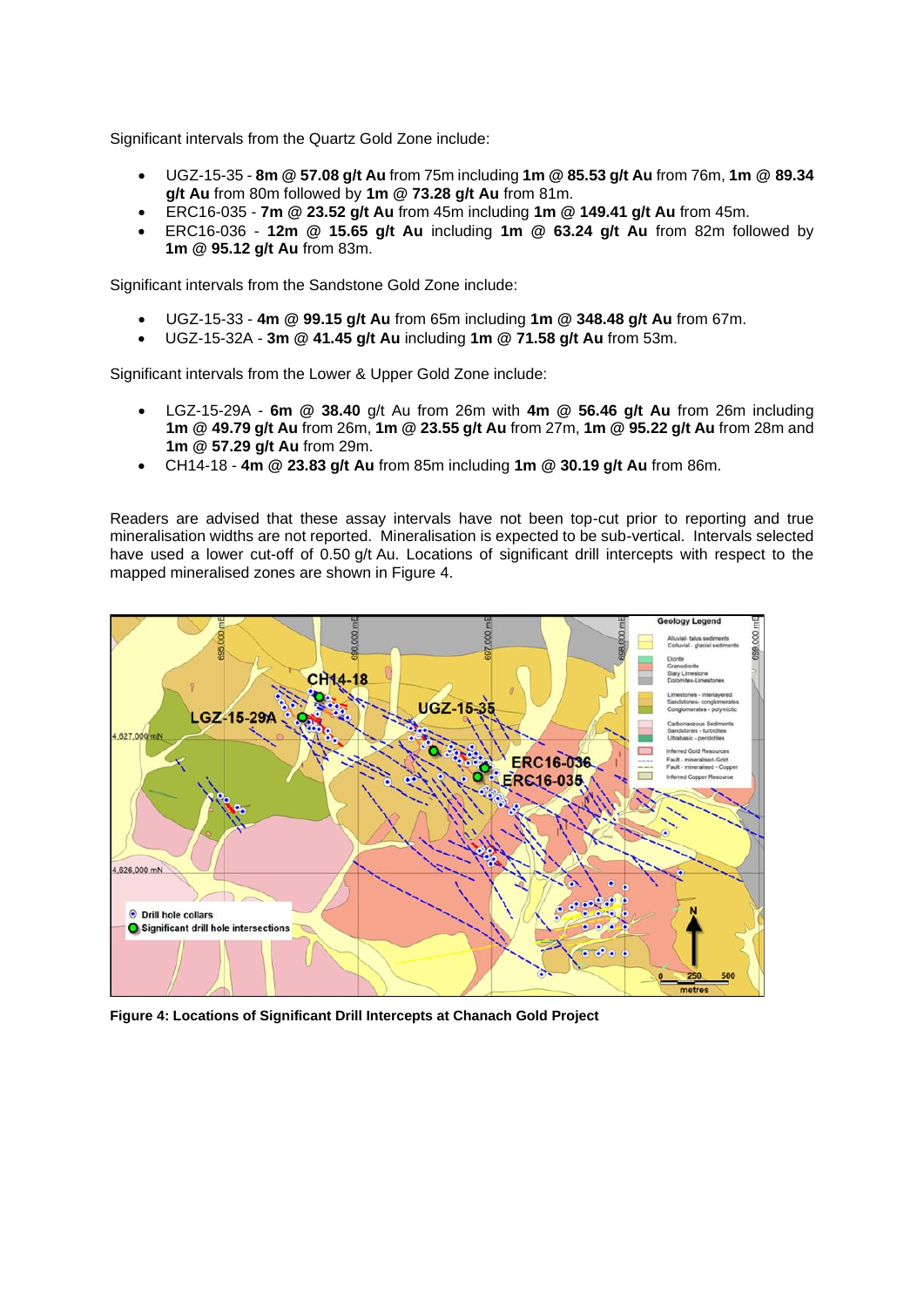#### **Mineral Resource**

In May 2018, WCN reported an Inferred Mineral Resource of 2.95 Mt at 5.1 g/t gold for 484,000 ounces and 17.23 Mt at 0.37% copper for 64,000 copper tonnes.

The most recent mineral resource estimates for the Chanach Gold Project are summarised in Table 3 for gold and Table 4 for copper. These Mineral Resources are reported in accordance with JORC Code, 2012 and were first publicly reported 30 May 2018 by WCN. Refer to the cautionary statement below.

| <b>Resource</b><br>Category | Zone              | <b>Tonnes</b><br>(Kt) | Au<br>(g/t) | <b>Ounces</b><br>(KOz) |
|-----------------------------|-------------------|-----------------------|-------------|------------------------|
| Inferred                    | Lower Gold Zone   | 1,155                 | 4.00        | 148                    |
| Inferred                    | Upper Gold Zone   | 772                   | 4.67        | 116                    |
| Inferred                    | Sandstone Zone    | 279                   | 11.41       | 102                    |
| Inferred                    | Quartz Main       | 325                   | 6.22        | 65                     |
| Inferred                    | Quartz Min        | 185                   | 1.87        |                        |
| Inferred                    | Eastern Gold Zone | 123                   | 2.79        | 11                     |
| Inferred                    | Camp Gold Zone    | 106                   | 8.77        | 30                     |
| <b>Inferred</b>             | Total             | 2.945                 | 5.11        | 484                    |

**Table 3 - Chanach May 2018 Gold Mineral Resource (cut-off grade 1.0g/t Au)<sup>3</sup>**

| Table 4 - Chanach May 2018 Copper Mineral Resource (cut-off grade 0.25% Cu) <sup>3</sup> |  |  |
|------------------------------------------------------------------------------------------|--|--|

| <b>Resource</b><br>Category | Zone      | Tonnes<br>(Kt) | $\frac{0}{2}$ | Cu<br>(Kt) |
|-----------------------------|-----------|----------------|---------------|------------|
| Inferred                    | Quartz Cu | 700            | 0.51          |            |
| Inferred                    | Chanach   | 16.534         | 0.36          | 60         |
| <b>Inferred</b>             | Total     | 17.234         | 0.37          | 64         |

RTG believes that this information has not materially changed since it was last reported. The Mineral Resources have been reviewed by RTG's Competent Person.

## **BOUGAINVILLE INTERESTS – THE PANGUNA PROJECT OPPORTUNITY**

RTG is the nominated development partner with the joint venture company established by the SMLOLA and Central Exploration Pty Ltd in the Landowner proposal with respect to the redevelopment of the Copper-Gold Panguna Project located in the Central Region of the island of Bougainville, within the Autonomous Region of Bougainville, PNG. RTG owns just under 70% of Central, with additional loans to Central that can be converted to increase our interest. The proposal, being led by the SMLOLA, is a landowner initiative and will be subject to the success or otherwise of the SMLOLA in securing a role in the redevelopment of the mine and the minerals which are owned by the landowners exclusively represented by the SMLOLA.

The members of the SMLOLA are the owners of the customary land which is the subject of the old Panguna open pit mine, and in which the mineral resources of the Panguna mine are located.

The SMLOLA was established by the ABG nearly a decade ago to exclusively represent the customary owners of the land at the old Panguna pit. The SMLOLA constitution was prepared by the ABG legal officers representing the ABG Department of Justice and remains unchanged to this day.

The ABG established the SMLOLA as the Landowner Association to represent the Customary Owners of the land contained within the original but now expired Panguna Special Mining Licence - SML (hence the name SMLOLA, and the similarly EL 01), which covers the entire Panguna Open Pit area. This membership is automatic for those persons born into the 7 named villages, which comprise the customary land area within the SML.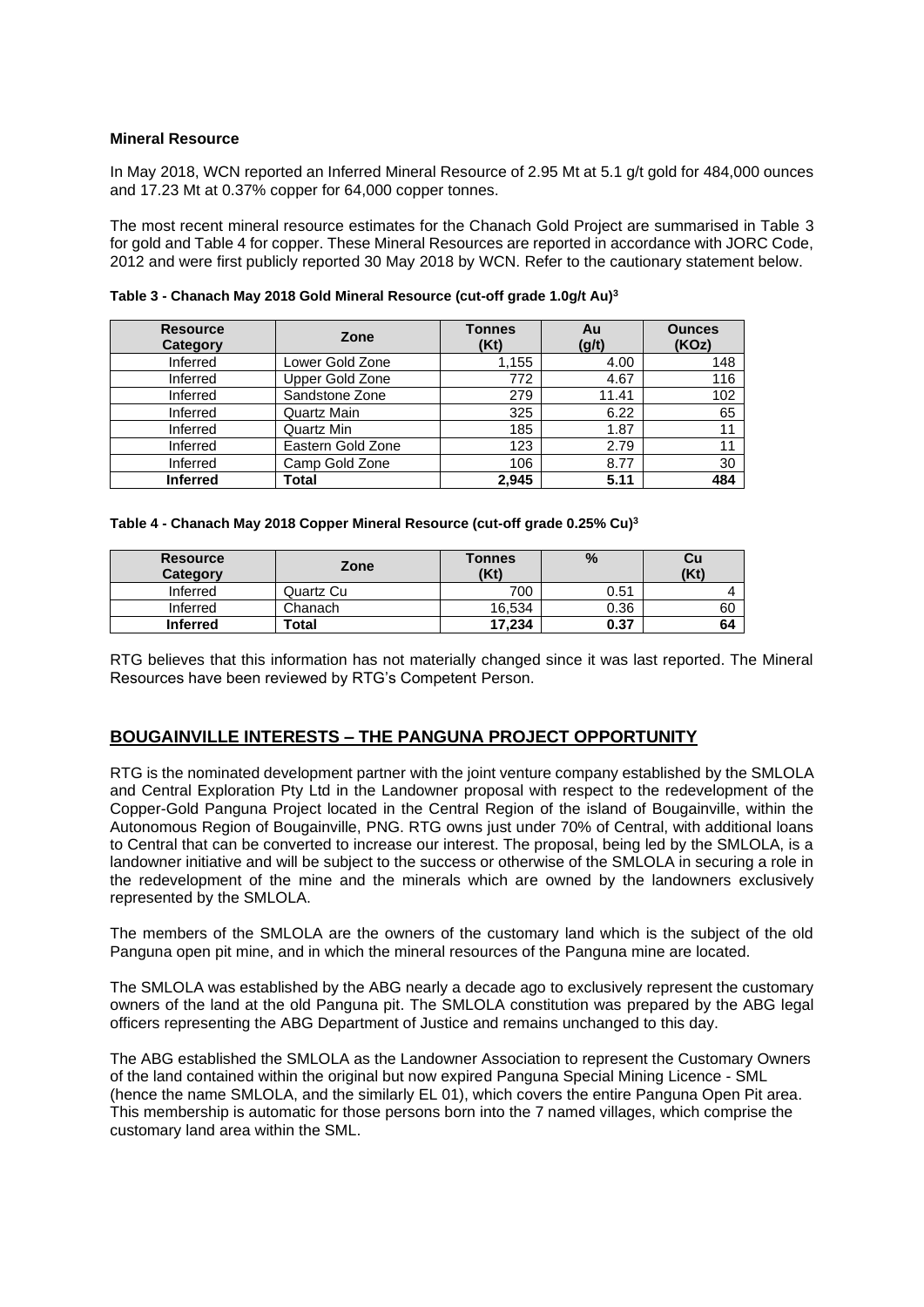The other ABG established Panguna Landowner Associations cover different areas and upon which future infrastructure may, or may not be located, but do not include areas of any significant mineral resources. SMLOLA is the only ABG established Landowner Association covering the current mineral resources of Panguna.

RTG continues to work with the SMLOLA team and the community to progress meaningful and transparent discussions with the ABG on the redevelopment proposal of the Landowner Led Consortium and undertake and support local community and social programs, reconciliations and unity programs.

#### **BCL Litigation in the Supreme Court of Victoria**

During the September 2021 Quarter, the Supreme Court of Victoria, Australia fully dismissed claims made by BCL, the former owner of the Panguna mine, against RTG, Central and indirectly SMLOLA. BCL was seeking pre-action discovery of corporate documents of RTG and others under Rule 32.05 of the Supreme Court (General Civil Procedure) Rules 2015 (Vic). In addition, RTG and Central received a substantial cost judgment against BCL for their costs in defending the proceedings. The full judgment is available on the public record [\(Bougainville Copper Ltd v RTG Mining Inc & Anor](https://aucc.sirsidynix.net.au/Judgments/VSC/2021/T0231.pdf) [2021] VSC 231 (5 May 2021)).

The Supreme Court of Victoria held that the members of SMLOLA 'are the relevant and dominant customary landowners and it will be their views and objections that count when it comes to any assessment of Landowner attitudes to the grant of any exploration or mining tenement over the former Special Mining Lease' [para 46 of the Judgement].

The resolution of these proceedings in the Supreme Court of Victoria also refers to proceedings in Papua New Guinea Courts.

For the Papua New Guinea Court proceedings (all of which have been commenced by BCL and its associates, and all of which have been unsuccessful, the Court dismissing them awarding costs and in two instances courts in PNG determining the actions were an abuse of the Court process), shareholders are referred to the following decisions. SMLOLA was successfully joined as a party to the Judicial Review proceedings (referred to below) to support the ABG, with BCL losing the appeal to SMLOLA's joinder application:

- 1. *PNG National Court OS No. 208 of 2018 (CC3)* and two unsuccessful appeals;
- 2. *PNG SCA No. 110 of 2018* two appeals against the decision by the *PNG National Court OS No. 208 of 2018*;
- 3. *PNG National Court OS (JR) No. 29 of 2018* and the appeal to the Supreme Court;
- 4. PNG SCA No. 159 of 2018 being the appeal of a decision in *PNG National Court OS (JR) No. 29 of 2018.*

To search PNG National Court cases shareholders are referred to the following website– [http://www.paclii.org/pg/cases/PGNC/](http://www.paclii.org/pg/cases/PGNC). To search PNG Supreme Court cases shareholder are referred to following website - [http://www.paclii.org/pg/cases/PGSC/.](http://www.paclii.org/pg/cases/PGSC/)

#### **Rio Tinto Announcement**

Rio Tinto has announced they are working with the Human Rights Law Centre to establish a Committee to appoint an independent consultant to identify and assess the human rights and environmental impacts of the former Panguna Mine in Bougainville. Rio Tinto however, also announced that the Committee will comprise a number of parties including both BCL and Rio Tinto, which has drawn significant criticism from Bougainvilleans who do not want either party to have any role, as it will compromise the independence of the findings and undermine the confidence of the community in any findings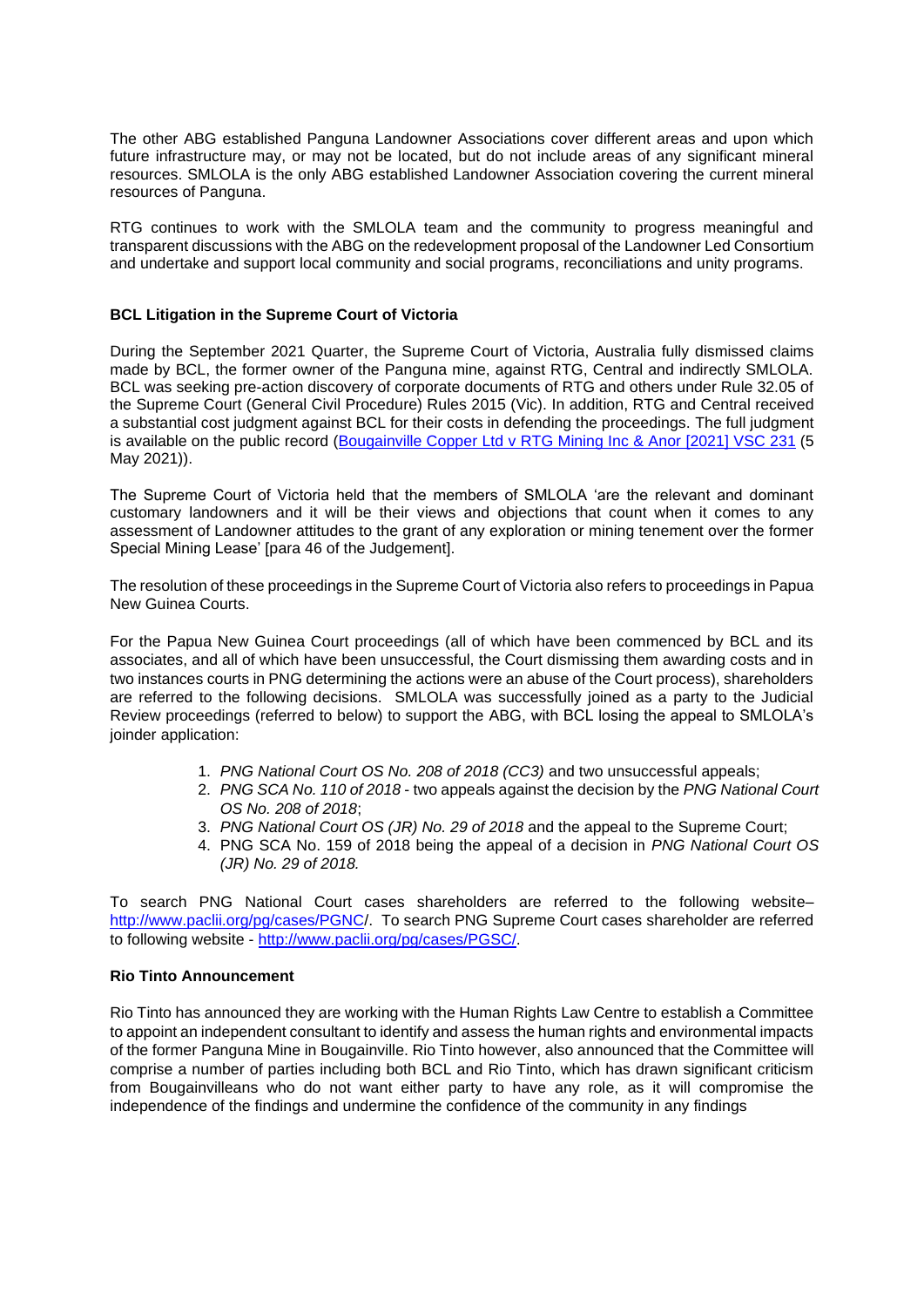#### **Autonomous Bougainville Government**

In December of 2019, the ABG successfully conducted the Referendum on Independence, with approximately 98% of Bougainvilleans voting in favour of Independence.

Any form of Independence will require Bougainville to demonstrate to the National Government that it is on a pathway to economic independence. Panguna is the only asset which can materially assist Bougainville establish that critical pathway to economic independence and upon which the aspirations of so many Bougainvilleans depend.

On 23 September 2020, the Company was pleased to announce that the Office of the Bougainville Electoral Commission had declared a new President, the Honourable Mr Ishmael Toroama. Mr Toroama was a Commander of the Bougainville Revolutionary Army and has a strong record of promoting Peace and Independence for Bougainville, with a stated focus on stamping out any corruption in the Autonomous Bougainville Government and its public service.

There has been significant activity within the Panguna community, with the Mining Department seeking to work with the customary landowners to move towards a re-opening of Panguna to support the Independence plans, focussing on unity and aligning the interests of all parties.

## **CORPORATE**

In the previous quarter, the Board of RTG announced that the Company had successfully completed the issue of approximately 156,277,779 Chess Depository Instruments ("Securities") at a price of A\$0.09 per Security to institutional and sophisticated investors pursuant to the private placement announced by the Company on 20 December 2021 ("**Private Placement**").. On 24 February 2022, shareholders approved Director participation in the Private Placement. Subsequent to shareholder approval, 2,166,666 Securities were issued to participating Directors on 3 March 2022, at a deemed price of A\$0.09 per Security.

On 7 April 2022, the Company announced the appointment of Mr Kenneth Caruso to the Company's Board of Directors. Mr Caruso joins the Board with over 40 years of legal experience, specialising in both civil and criminal matters, often involving international jurisdictions. Prior to his current position, Mr Caruso was a partner in the New York office of the global law firm, White & Case. Mr Caruso is one of the few lawyers in New York to be recognised for both white collar and commercial work, including in many of the most respected guides to leading lawyers.

Cash and liquid assets as at 31 March 2022 were A\$9.2 million (including a receivable of US\$0.30 million from other consultants).

During the quarter, payments to related parties of the Company totalled US\$268,048 for Directors' remuneration, which included salary, fees and superannuation, including payments for the December quarter also, given timing of receipt of the placement proceeds.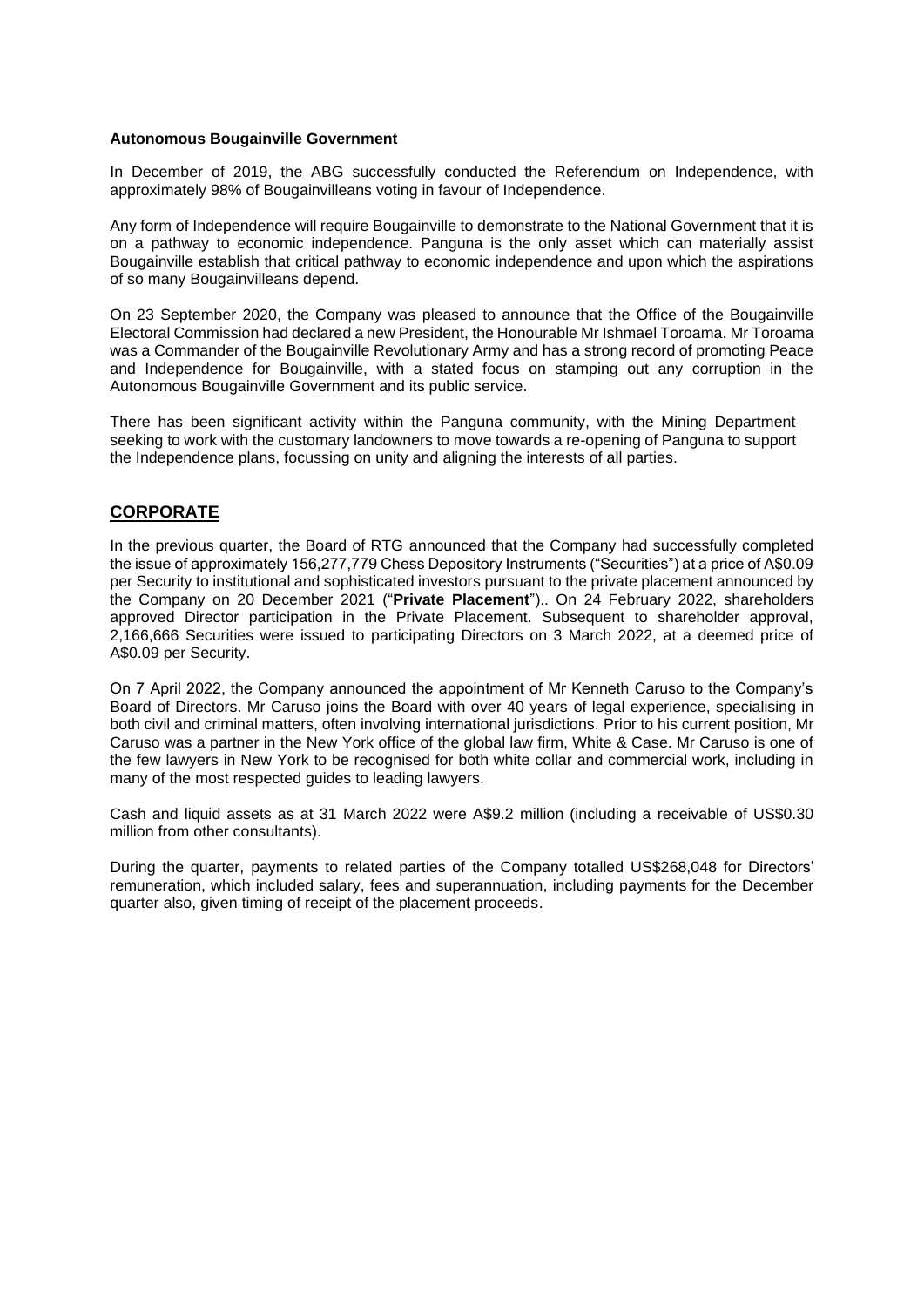## **ABOUT RTG MINING INC**

RTG Mining Inc. is a mining and exploration company listed on the main board of the Toronto Stock Exchange and the Australian Securities Exchange. RTG is currently focused primarily on progressing the Mabilo Project to start-up having now received a mining permit for the Project, with a view to moving quickly and safely to a producing gold and copper company.

RTG also has a number of exciting new opportunities including the Panguna Project in Bougainville, which it remains committed to but during these uncertain times the primary focus is on advancing the Mabilo Project.

RTG has an experienced management team which has to date developed seven mines in five different countries, including being responsible for the development of the Masbate Gold Mine in the Philippines through CGA Mining Limited. RTG has some of the most respected international institutional investors as shareholders including Franklin Templeton, Equinox Partners and Sun Valley.

## **ENQUIRIES**

*Australian Contact US Contact* President & CEO – Justine Magee

Tel: +61 8 6489 2900 +1 970 640 0611 Fax: +61 8 6489 2920 Email: [jmagee@rtgmining.com](mailto:jmagee@rtgmining.com) [jwells@rtgmining.com](mailto:jwells@rtgmining.com)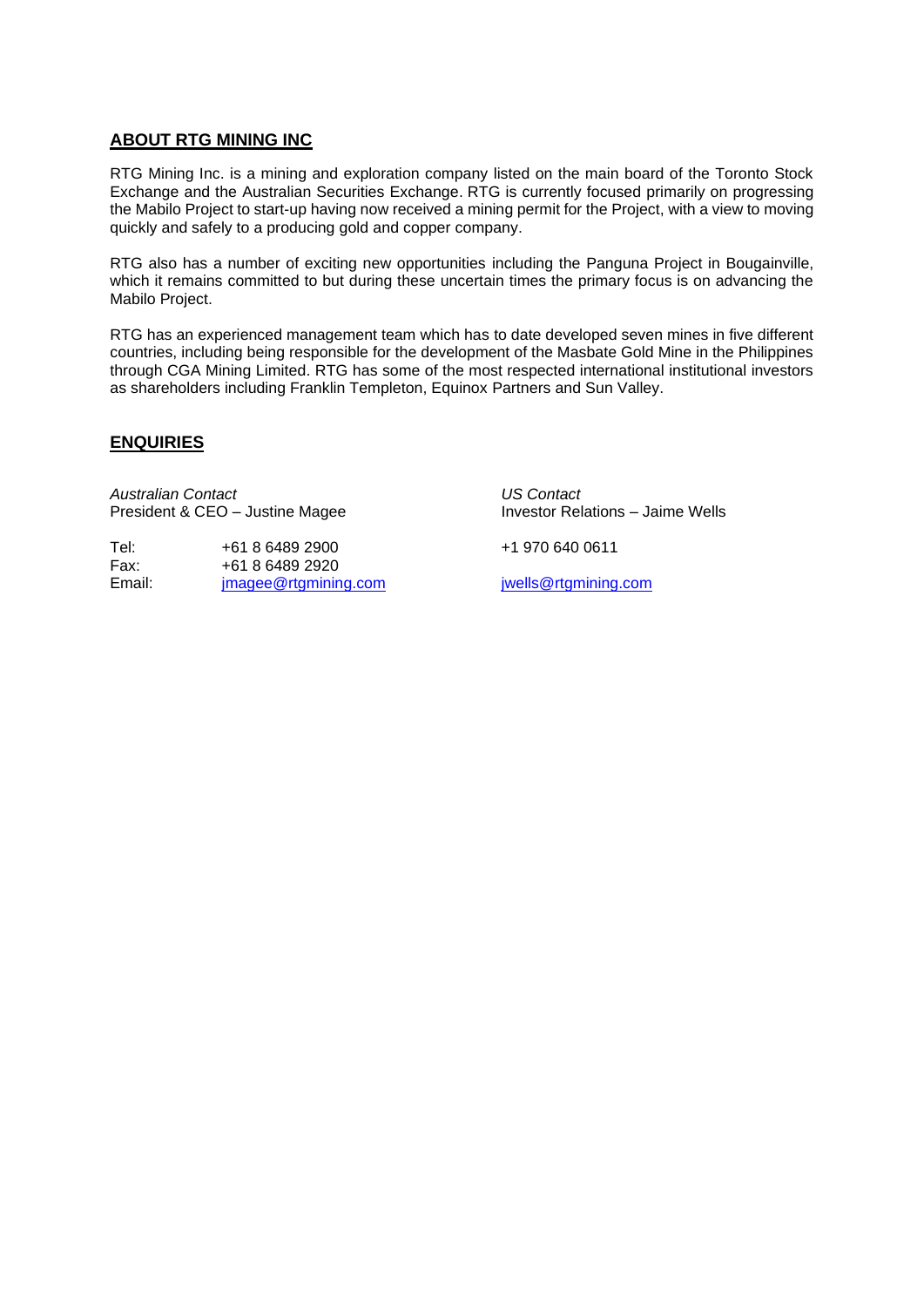## **CAUTIONARY NOTE REGARDING FORWARD LOOKING STATEMENTS**

The Toronto Stock Exchange has not reviewed nor does it accept responsibility for the accuracy or adequacy of this press release, which has been prepared by management.

This announcement includes certain "forward-looking statements" within the meaning of Canadian securities legislation including, among others, statements made or implied relating to the interpretation of exploration results, accuracy of mineral resource and mineral reserve estimates, parameters and assumptions used to estimate mineral reserves and mineral resources, realization of mineral reserve and mineral resource estimates, estimated economic results of the Mabilo Project, future operational and financial results, including estimated cashflow and the timing thereof, estimated expenditures, expansion, exploration and development activities and the timing thereof, including expectations regarding the DSO, plans for progressing Stage 2 development, completion of a debt funding package, the negotiation of contracts for startup works and offtake arrangements and the completion of merged documentation, RTG's objectives, strategies to achieve those objectives, RTG's beliefs, plans, estimates and intentions, and similar statements concerning anticipated future events, results, circumstances, performance or expectations. All statements, other than statements of historical fact, included herein, are forward-looking statements. Forward looking statements generally can be identified by words such as "objective", "may", "will", "expected", "likely", "intend", "estimate", "anticipate", "believe", "should", "plans", or similar expressions suggesting future outcomes or events. Forward-looking statements involve various risks and uncertainties and are based on certain factors and assumptions. There can be no assurance that such statements will prove to be accurate, and actual results and future events could differ materially from those anticipated in such statements. Important factors that could cause actual results to differ materially from RTG's expectations include uncertainties related to fluctuations in gold and other commodity prices and currency exchange rates; uncertainties relating to interpretation of drill results and the geology, continuity and grade of mineral deposits; uncertainty of estimates of capital and operating costs, recovery rates, production estimates and estimated economic return; the need for cooperation of government agencies in the development of RTG's mineral projects; the need to obtain additional financing to develop RTG's mineral projects; the possibility of delay in development programs or in construction projects and uncertainty of meeting anticipated program milestones for RTG's mineral projects and other risks and uncertainties as discussed in RTG's annual report for the year ended December 31, 2021 and detailed from time to time in our other filings with the Canadian securities regulatory authorities available at www.sedar.com. The forward‐looking statements made in this announcement relate only to events as of the date on which the statements are made. RTG will not release publicly any revisions or updates to these forward-looking statements to reflect events, circumstances or unanticipated events occurring after the date of this announcement except as required by law or by any appropriate regulatory authority.

## **QUALIFIED PERSON AND COMPETENT PERSON STATEMENT**

The information in this release that relates to Exploration Results and Mineral Resource Estimates of the Chanach Project is based upon information compiled, reviewed and approved by Elizabeth Haren who is a Qualified Person under National Instrument 43-101 – *Standards of Disclosure for Mineral Projects* ("**NI 43-101**") and a Competent Person as defined in the 2012 Edition of the 'Australasian Code for Reporting of Exploration Results, Mineral Resources and Ore Reserves' who is a Member and Chartered Professional of the Australian Institute of Mining and Metallurgy and a Member of the Australian Institute of Geoscientists. Elizabeth Haren is employed by Haren Consulting Pty Ltd and is a consultant to RTG. Elizabeth Haren has sufficient experience that is relevant to the style of mineralisation and type of deposit under consideration and to the activity being undertaken to qualify as a Competent Person and a Qualified Person for the purposes of NI 43-101. Elizabeth Haren consents to the inclusion in the release of the matters based on her information in the form and the context in which it appears.

The information in this release that relates to Exploration Targets of the Chanach Project is based upon information compiled, reviewed and approved by Greg Hall who is a Qualified Person under NI 43-101 and a Competent Person as defined in the 2012 Edition of the 'Australasian Code for Reporting of Exploration Results, Mineral Resources and Ore Reserves' who is a Member and Chartered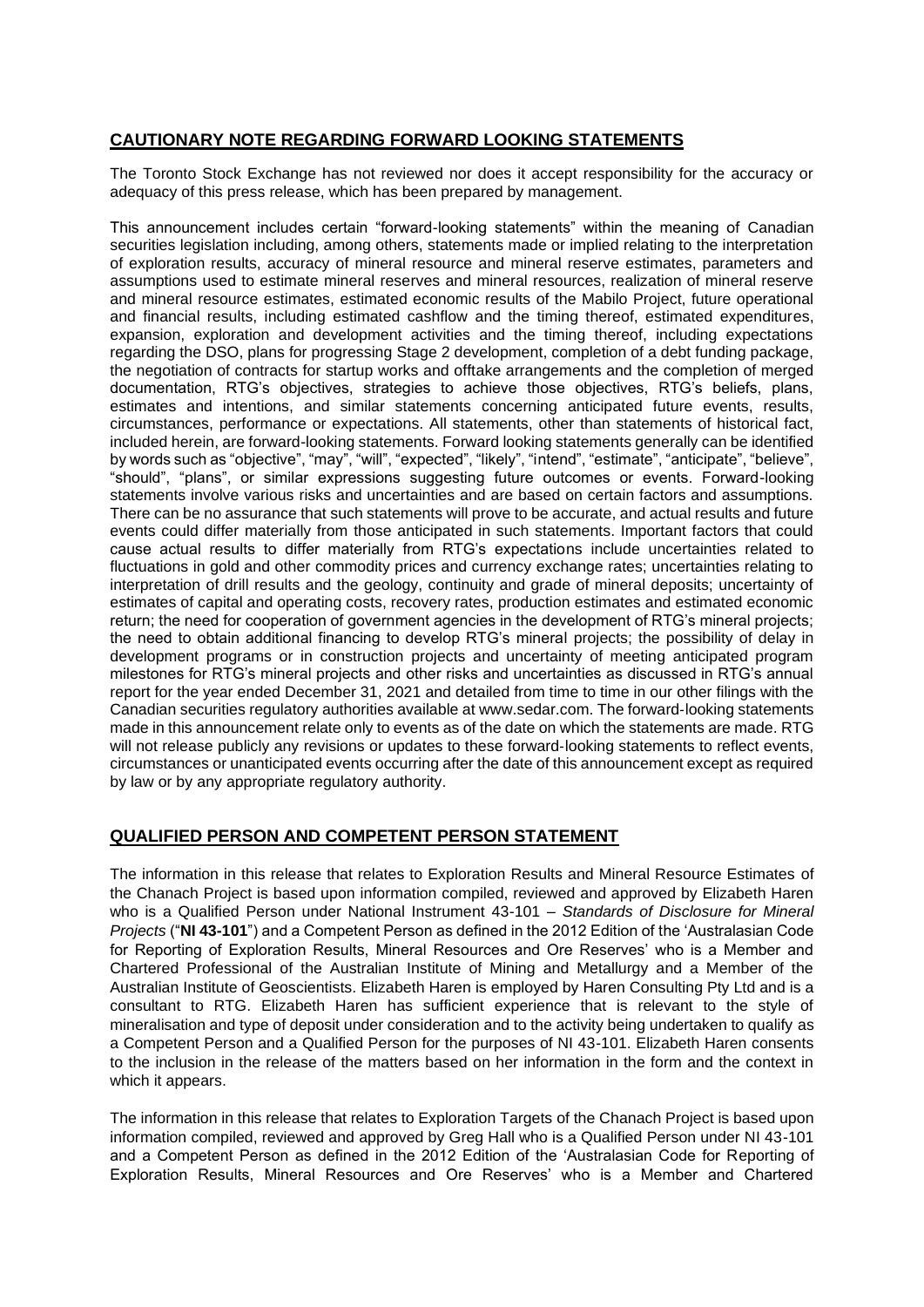Professional of the Australian Institute of Mining and Metallurgy and a Member of the Australian Institute of Geoscientists. Greg Hall is employed by Golden Phoenix International Pty Ltd and is a consultant to RTG. Greg Hall has sufficient experience that is relevant to the style of mineralisation and type of deposit under consideration and to the activity being undertaken to qualify as a Competent Person and a Qualified Person for the purposes of NI 43-101. Greg Hall consents to the inclusion in the release of the matters based on his information in the form and the context in which it appears.

The information in this release that relates to exploration results at the Mabilo Project is based upon information prepared by or under the supervision of Robert Ayres BSc (Hons), who is a Qualified Person and a Competent Person. Mr Ayres is a member of the Australian Institute of Geoscientists. Mr Ayres has sufficient experience that is relevant to the style of mineralisation and type of deposit under consideration and to the activity being undertaken, to qualify as a Competent Person as defined in the 2012 Edition of the "Australasian Code for Reporting of Exploration Results, Mineral Resources and Ore Reserves" and to qualify as a "Qualified Person" under National Instrument 43-101 – Standards of Disclosure for Mineral Projects ("NI 43-101"). Mr. Ayres has verified the data disclosed in this release, including sampling, analytical and test data underlying the information contained in the release. Mr. Ayres consents to the inclusion in the release of the matters based on his information in the form and the context in which it appears.

The information in this release that relates to Mineral Resources is based on information prepared by or under the supervision of Mr Aaron Green, who is a Qualified Person and Competent Person. Mr Green is a Member of the Australian Institute of Geoscientists and is employed by CSA Global Pty Ltd, an independent consulting company. Mr Green has sufficient experience that is relevant to the style of mineralisation and type of deposit under consideration and to the activity which he is undertaking to qualify as a Competent Person as defined in the 2012 Edition of the "Australasian Code for Reporting of Exploration Results, Mineral Resources and Ore Reserves" and to qualify as a "Qualified Person" under National Instrument 43-101 – Standards of Disclosure for Mineral Projects ("NI 43-101"). Mr. Green has verified the data disclosed in this release, including sampling, analytical and test data underlying the information contained in the release. Mr Green consents to the inclusion in the release of the matters based on his information in the form and context in which it appears.

The information in this release that relates to Mineral Reserves and Mining is based on information prepared by or under the supervision of Mr Carel Moormann, who is a Qualified Person and Competent Person. Mr Moormann is a Fellow of the AusIMM and is employed by Orelogy Consulting, an independent consulting company. Mr Moormann has sufficient experience that is relevant to the type of deposit under consideration and to the activity which he is undertaking to qualify as a Competent Person as defined in the 2012 Edition of the "Australasian Code for Reporting of Exploration Results, Mineral Resources and Ore Reserves" and to qualify as a "Qualified Person" under National Instrument 43-101 – Standards of Disclosure for Mineral Projects ("NI 43-101"). Mr Moormann has verified the data disclosed in this release, including sampling, analytical and test data underlying the information contained in the release. Mr Moormann consents to the inclusion in the release of the matters based on his information in the form and context in which it appears.

The information in this release that relates to Metallurgy and Processing is based on information prepared by or under the supervision of David Gordon, who is a Qualified Person and Competent Person. David Gordon is a Member of the Australasian Institute of Mining and Metallurgy and is employed by Lycopodium Minerals Pty Ltd, an independent consulting company. David Gordon has sufficient experience that is relevant to the type of process under consideration and to the activity which he is undertaking to qualify as a Competent Person as defined in the 2012 Edition of the "Australasian Code for Reporting of Exploration Results, Mineral Resources and Ore Reserves" and to qualify as a "Qualified Person" under National Instrument 43-101 – Standards of Disclosure for Mineral Projects ("NI 43-101"). David Gordon has verified the data disclosed in this release, including sampling, analytical and test data underlying the information contained in the release. David Gordon consents to the inclusion in the release of the matters based on his information in the form and context in which it appears.

The information in this release that relates to areas outside of exploration results, Mineral Resources, Mineral Reserves and Metallurgy and Processing is based on information prepared by or under the supervision of Mark Turner, who is a Qualified Person and Competent Person. Mark Turner is a Fellow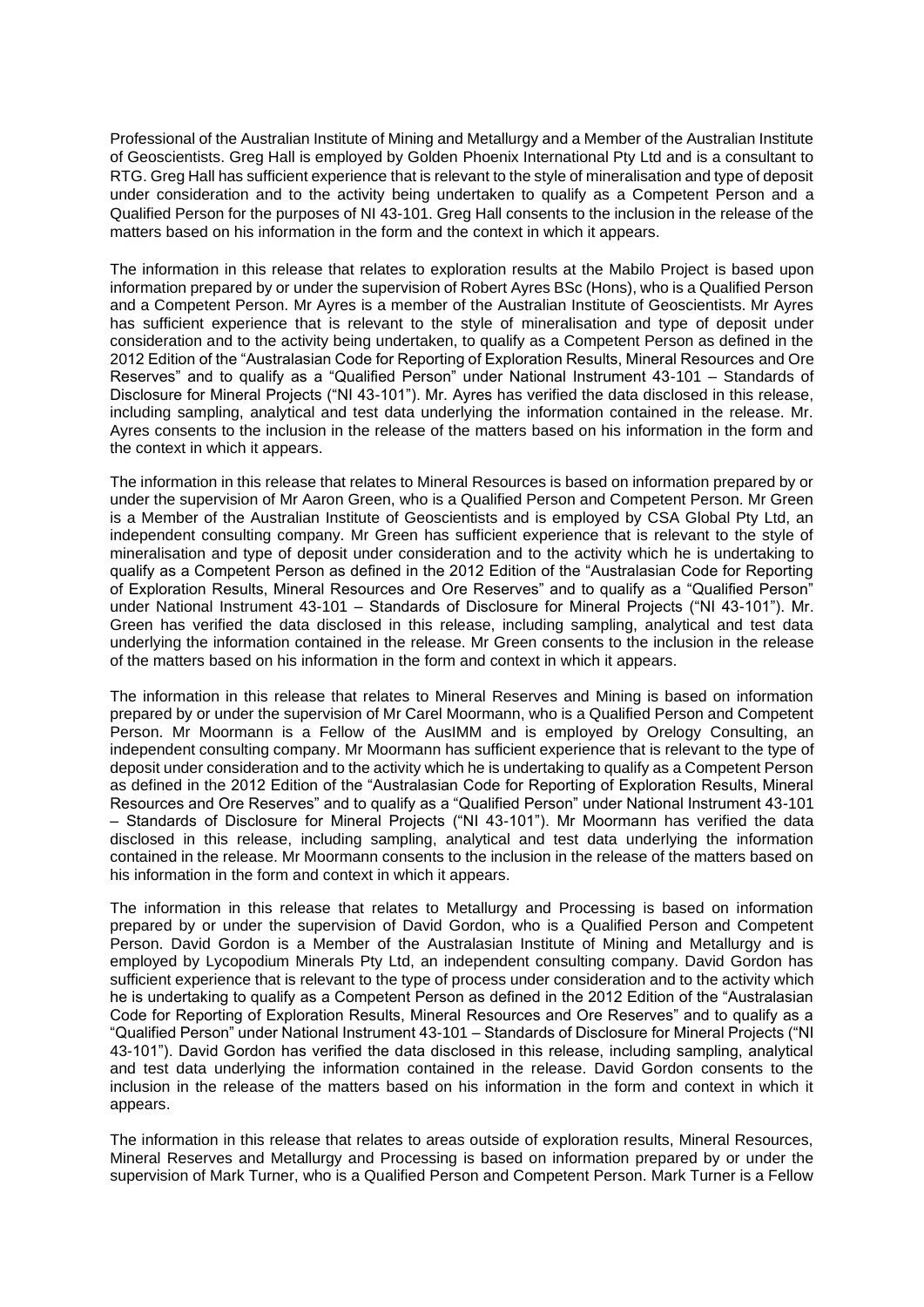of the Australasian Institute of Mining and Metallurgy and is employed by RTG Mining Inc, the Company. Mark Turner has sufficient experience that is relevant to the information under consideration and to the activity which he is undertaking to qualify as a Competent Person as defined in the 2012 Edition of the "Australasian Code for Reporting of Exploration Results, Mineral Resources and Ore Reserves" and to qualify as a "Qualified Person" under National Instrument 43-101 – Standards of Disclosure for Mineral Projects ("NI 43-101"). Mark Turner has verified the data disclosed in this release. Mark Turner consents to the inclusion in the release of the matters based on his information in the form and context in which it appears.

The information in this release based on historic and public information on the Panguna Project has been compiled and reviewed by Mark Turner, who is a Qualified Person and Competent Person. Mark Turner is a Fellow of the Australasian Institute of Mining and Metallurgy and is employed by RTG Mining Inc, the Company. Mark Turner has sufficient experience that is relevant to the information under consideration and to the activity which he is undertaking to qualify as a Competent Person as defined in the 2012 Edition of the "Australasian Code for Reporting of Exploration Results, Mineral Resources and Ore Reserves" and to qualify as a "Qualified Person" under National Instrument 43-101 – Standards of Disclosure for Mineral Projects ("NI 43-101). Mark Turner consents to the inclusion in the release of the matters based on his information in the form and context in which it appears.

For the ASX Feasibility Study announcement including JORC tables please refer to the RTG Mining website [\(www.rtgmining.com\)](http://www.rtgmining.com/) and on the ASX, under announcements [\(www.asx.com.au\)](http://www.asx.com.au/).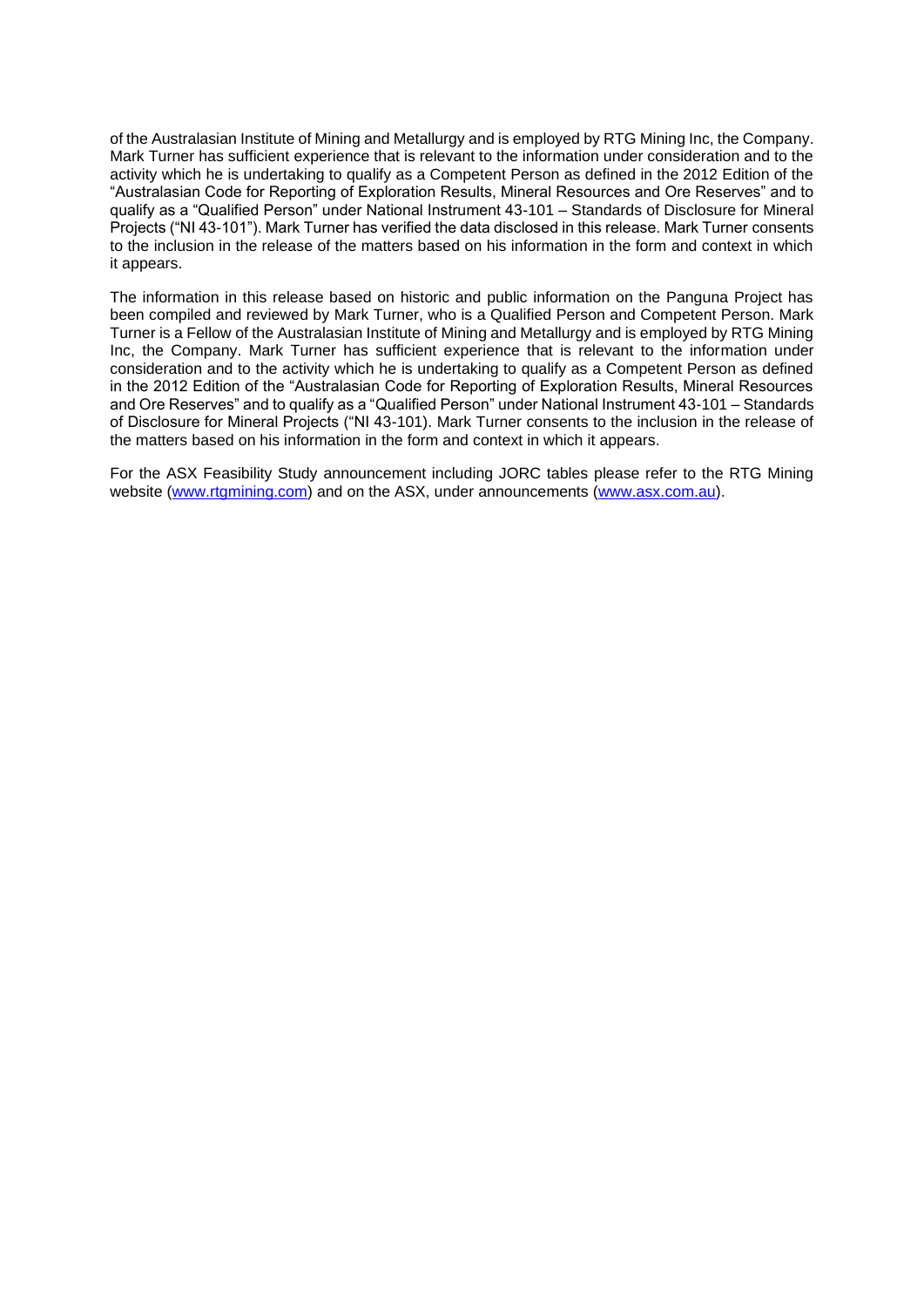# **Appendix 1 – Schedule of interests and location of Tenements**

| <b>Tenement reference</b>                           | Location    | <b>Nature of interest</b>                                    | <b>Interest</b> | <b>Interest</b> |
|-----------------------------------------------------|-------------|--------------------------------------------------------------|-----------------|-----------------|
|                                                     |             |                                                              | at              | at end          |
|                                                     |             |                                                              | beginning       | of              |
|                                                     |             |                                                              | of quarter      | quarter         |
| Licence 6771 AP                                     | Kyrgyzstan  | Chanach Project                                              | 90%             | 90%             |
| Consolidated MPSA No. MLC-MRD-                      | Philippines | RTG's interest is held                                       | 40%             | 40%             |
| 459 (Renewal) Amended I includes:                   |             | through its interest in its                                  |                 |                 |
| Parcel 1 - MPSA No. MLC-MRD-459                     |             | associate entity Mt.                                         |                 |                 |
| (Renewal)<br>Parcel 2 - formerly EP-014-2013-V      |             | Labo Exploration and<br>Development                          |                 |                 |
| Parcel 3-formerly EXPA-000188-V                     |             | Corporation.                                                 |                 |                 |
| Parcels 4/5 - formerly EXPA-000209-V                |             |                                                              |                 |                 |
|                                                     |             | Mabilo Project and                                           |                 |                 |
|                                                     |             | Nalesbitan Project                                           |                 |                 |
| APSA-002-V                                          | Philippines | Nalesbitan Project                                           | 40%             | 40%             |
|                                                     |             |                                                              |                 |                 |
| EP-019-2021-V (formerly EXPA-                       | Philippines | Mabilo Project                                               | 40%             | 40%             |
| 000231-V and approved 16 April 2021)                |             |                                                              |                 |                 |
| Exploration Permit Application ("EXPA")<br>$118-XI$ | Philippines | RTG's interest is held<br>through its interest in its        | 40%             | 40%             |
|                                                     |             | associate entity                                             |                 |                 |
| APSA-003-XIII                                       | Philippines | <b>Bunawan Mining</b>                                        | 40%             | 40%             |
|                                                     |             | Corporation.                                                 |                 |                 |
| EXPA-037A-XIII                                      | Philippines |                                                              | 40%             | 40%             |
|                                                     |             |                                                              |                 |                 |
|                                                     |             |                                                              |                 |                 |
|                                                     |             |                                                              |                 |                 |
|                                                     |             |                                                              |                 |                 |
|                                                     |             |                                                              |                 |                 |
| EP 033-14-XIII                                      | Philippines | RTG's interest is held                                       | 40%             | 40%             |
|                                                     |             | through its interest in its                                  |                 |                 |
| EP-001-06-XI                                        | Philippines | associate entity                                             | 40%             | 40%             |
|                                                     |             | <b>Bunawan Mining</b>                                        |                 |                 |
|                                                     |             | Corporation.                                                 |                 |                 |
|                                                     |             | (EP 033-14-XIII is                                           |                 |                 |
|                                                     |             | subject to 2 <sup>nd</sup> renewal<br>and EP-001-06-XI is an |                 |                 |
|                                                     |             | approved 1st renewal                                         |                 |                 |
|                                                     |             | EP)                                                          |                 |                 |
| EP-01-10-XI                                         | Philippines | RTG's interest is held                                       | 40%             | 40%             |
|                                                     |             | through its interest in its                                  |                 |                 |
| EP-02-10-XI                                         | Philippines | associate entity Oz                                          | 40%             | 40%             |
|                                                     |             | Metals Exploration &                                         |                 |                 |
| <b>EXPA-123-XI</b>                                  | Philippines | Development<br>Corporation.                                  | 40%             | 40%             |
|                                                     |             | (Both EP-02-10-XI and                                        |                 |                 |
|                                                     |             | EP-01-10-XI are                                              |                 |                 |
|                                                     |             | subject to 2 <sup>nd</sup> renewal)                          |                 |                 |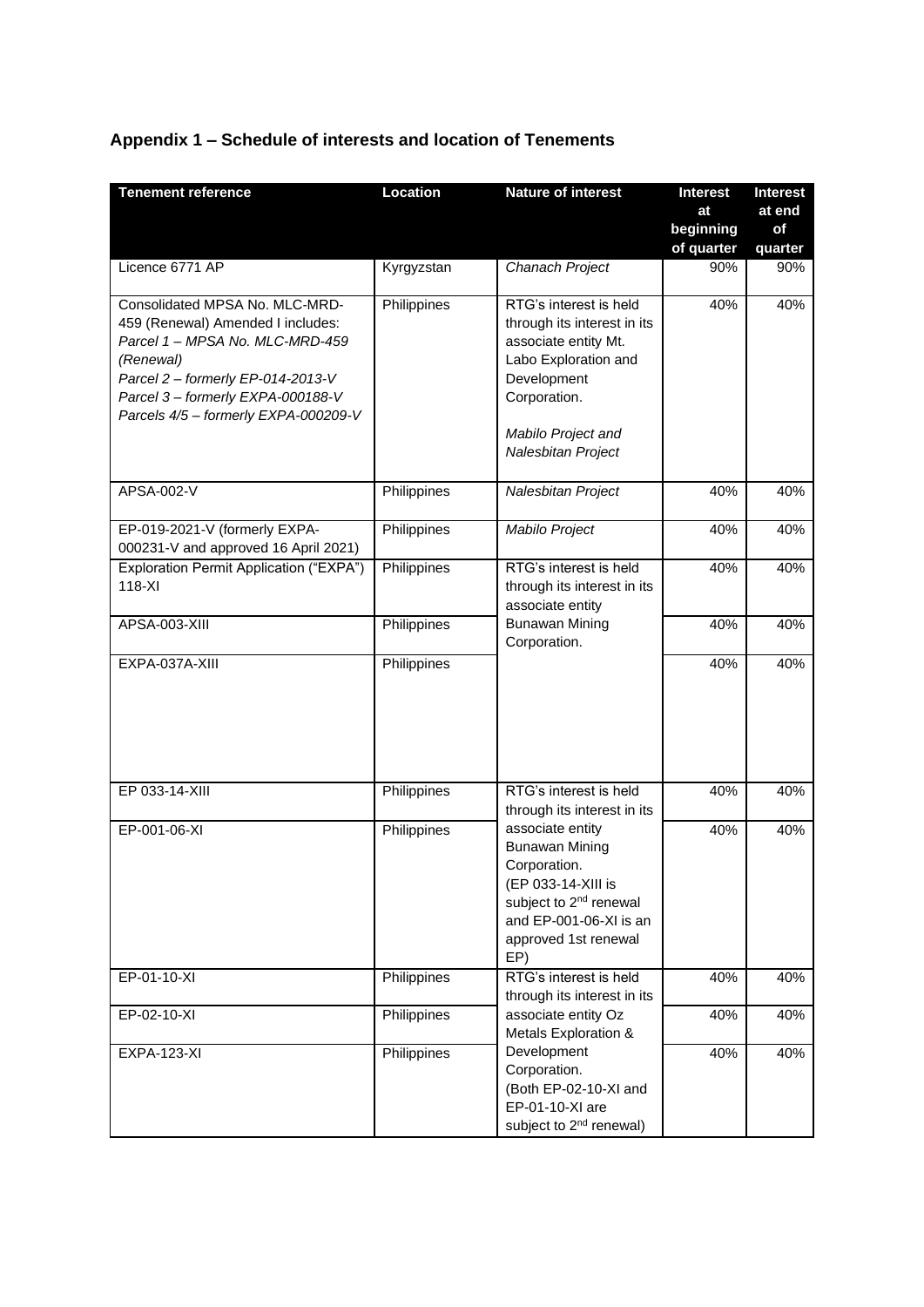# **Appendix 5B**

# **Mining exploration entity or oil and gas exploration entity quarterly cash flow report**

| Name of entity  |                                   |  |  |  |
|-----------------|-----------------------------------|--|--|--|
| RTG Mining Inc. |                                   |  |  |  |
| ABN             | Quarter ended ("current quarter") |  |  |  |
| 70 164 362 850  | 31 March 2022                     |  |  |  |

|     | <b>Consolidated statement of cash flows</b>       | <b>Current quarter</b><br>\$US | Year to date<br>(three months)<br>\$US |
|-----|---------------------------------------------------|--------------------------------|----------------------------------------|
| 1.  | Cash flows from operating activities              |                                |                                        |
| 1.1 | Receipts from customers                           |                                |                                        |
| 1.2 | Payments for                                      |                                |                                        |
|     | exploration & evaluation (if expensed)<br>(a)     | $(142, 473)^1$                 | (142, 473)                             |
|     | (b)<br>development                                |                                |                                        |
|     | production<br>(c)                                 |                                |                                        |
|     | staff costs<br>(d)                                | $(339, 878)^2$                 | (339, 878)                             |
|     | administration and corporate costs<br>(e)         | $(520, 959)^3$                 | (520, 959)                             |
|     | (f)<br>business development                       | $(482, 610)^4$                 | (482, 610)                             |
|     | corporate restructuring<br>(g)                    | $(507, 716)^5$                 | (507, 716)                             |
| 1.3 | Dividends received (see note 3)                   |                                |                                        |
| 1.4 | Interest received                                 |                                |                                        |
| 1.5 | Interest and other costs of finance paid          |                                |                                        |
| 1.6 | Income taxes paid                                 |                                |                                        |
| 1.7 | Government grants and tax incentives              |                                |                                        |
| 1.8 | Other - tax refund                                |                                |                                        |
| 1.9 | Net cash from / (used in) operating<br>activities | (1,993,636)                    | (1,993,636)                            |

1 Includes a one-off licence fee of US\$0.14M relating to the Chanach Project.

2 Includes US\$0.19M of payroll accruals relating to the December 2021 quarter.

3 Includes US\$0.18M of administration and corporate costs relating to the December 2021 quarter.

4 Includes US\$0.18M of business development costs relating to the December 2021 quarter.

<sup>5</sup> Mt. Labo and its local shareholder have been undertaking a restructuring, including a Rehabilitation process which is dependent on the results of the restructuring. Cash flows relating to the Company for the quarter are US\$0.51M which include some prepayments which will be refundable if the matter is resolved in a timely manner.

<sup>6</sup> Total abnormal quarterly cash inclusions for the quarter relating to the items above is US\$1.20M.

ASX Listing Rules Appendix 5B (17/07/20) **Page 18**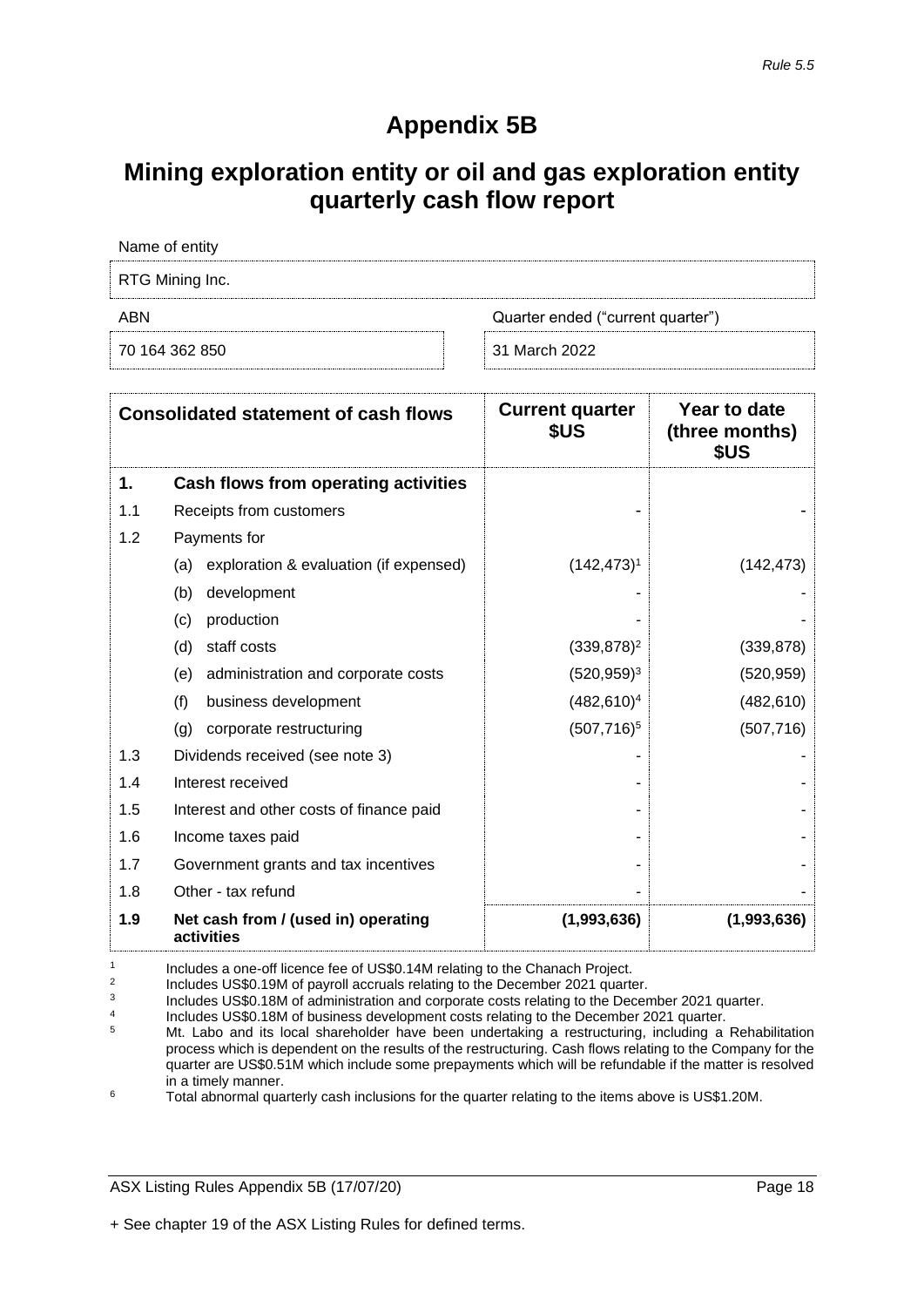| 2.  | Cash flows from investing activities              |          |           |
|-----|---------------------------------------------------|----------|-----------|
| 2.1 | Payments to acquire or for:                       |          |           |
|     | entities<br>(a)                                   |          |           |
|     | (b)<br>tenements                                  |          |           |
|     | property, plant and equipment<br>(c)              |          |           |
|     | exploration & evaluation (if capitalised)<br>(d)  |          |           |
|     | investments<br>(e)                                |          |           |
|     | (f)<br>other non-current assets                   |          |           |
| 2.2 | Proceeds from the disposal of:                    |          |           |
|     | entities<br>(a)                                   |          |           |
|     | (b)<br>tenements                                  |          |           |
|     | property, plant and equipment<br>(c)              |          |           |
|     | (d)<br>investments                                |          |           |
|     | other non-current assets<br>(e)                   |          |           |
| 2.3 | Cash flows from loans to other entities           | (78,909) | (78,909)  |
|     | legal expenses (Philippines)                      |          |           |
| 2.4 | Dividends received (see note 3)                   |          |           |
| 2.5 | Other (provide details if material)               |          |           |
| 2.6 | Net cash from / (used in) investing<br>activities | (78,909) | (78, 909) |

| 3.   | Cash flows from financing activities                                                       |               |               |
|------|--------------------------------------------------------------------------------------------|---------------|---------------|
| 3.1  | Proceeds from issues of equity securities<br>(excluding convertible debt securities)       |               |               |
| 3.2  | Proceeds from issue of convertible debt<br>securities                                      |               |               |
| 3.3  | Proceeds from exercise of options                                                          |               |               |
| 3.4  | Transaction costs related to issues of equity<br>securities or convertible debt securities | (413, 757)    | (413, 757)    |
| 3.5  | Proceeds from borrowings                                                                   |               |               |
| 3.6  | Repayment of borrowings                                                                    | (1,100,000)   | (1,100,000)   |
| 3.7  | Transaction costs related to loans and<br>borrowings                                       |               |               |
| 3.8  | Dividends paid                                                                             |               |               |
| 3.9  | - lease liability payment<br>Other                                                         | (53,049)      | (53,049)      |
| 3.10 | Net cash from / (used in) financing<br>activities                                          | (1, 566, 806) | (1, 566, 806) |

ASX Listing Rules Appendix 5B (17/07/20) **Page 19** Page 19

+ See chapter 19 of the ASX Listing Rules for defined terms.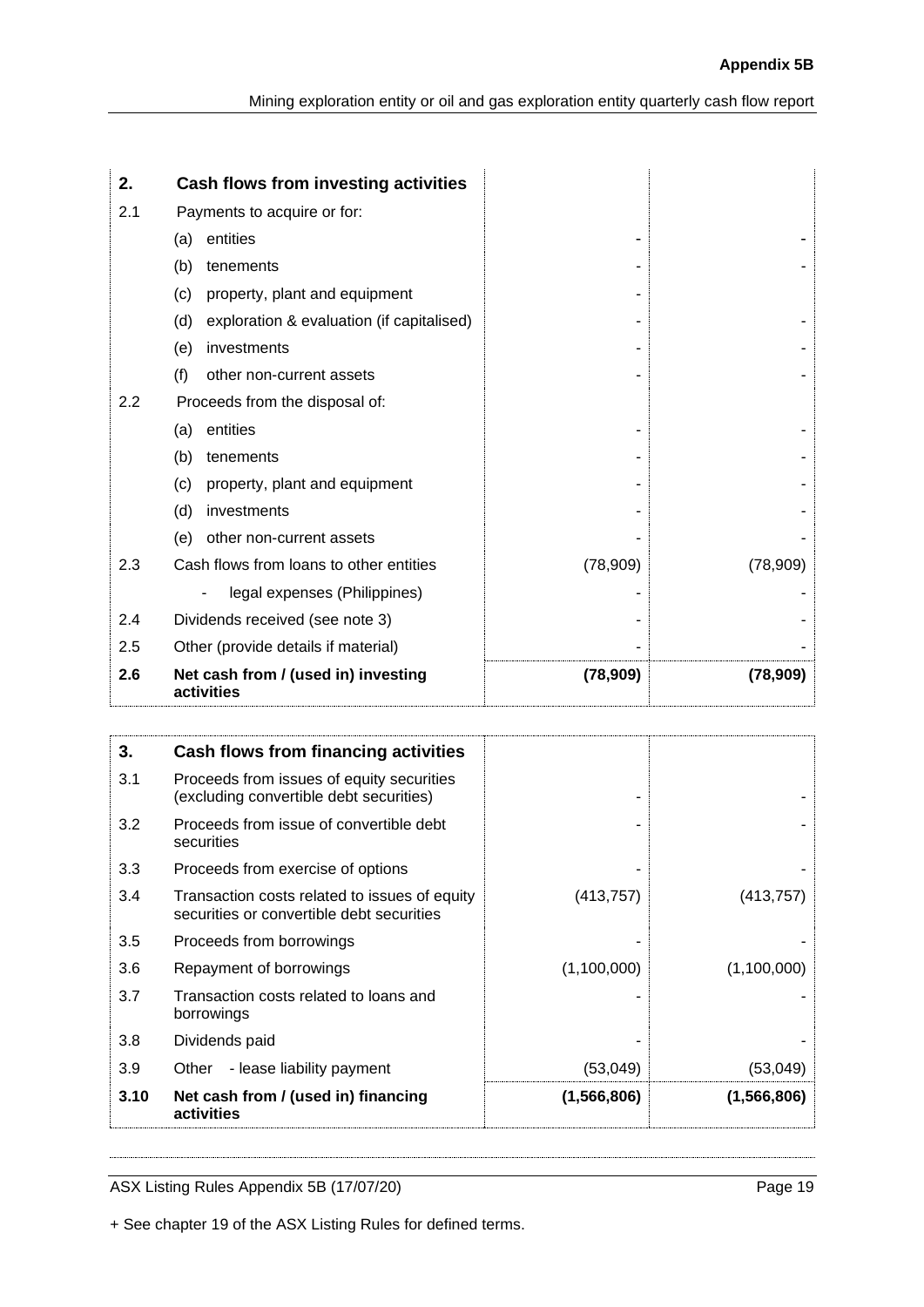| 4.  | Net increase / (decrease) in cash and<br>cash equivalents for the period |              |             |
|-----|--------------------------------------------------------------------------|--------------|-------------|
| 4.1 | Cash and cash equivalents at beginning of<br>period                      | 10,046,354   | 10.046.354  |
| 4.2 | Net cash from / (used in) operating<br>activities (item 1.9 above)       | (1,993,636)  | (1,993,636) |
| 4.3 | Net cash from / (used in) investing activities<br>(item 2.6 above)       | (78,909)     | (78,909)    |
| 4.4 | Net cash from / (used in) financing activities<br>(item 3.10 above)      | (1.566, 806) | (1,566,806) |
| 4.5 | Effect of movement in exchange rates on<br>cash held                     | 174,064      | 174.064     |
| 4.6 | Cash and cash equivalents at end of<br>period <sup>7</sup>               | 6,581,067    | 6,581,067   |

 $7 - 7$  The above cash and cash equivalents does not include a current receivable of US\$0.30 million.

| 5.  | Reconciliation of cash and cash<br>equivalents<br>at the end of the quarter (as shown in the<br>consolidated statement of cash flows) to the<br>related items in the accounts | <b>Current quarter</b><br>\$US | <b>Previous quarter</b><br>\$US |
|-----|-------------------------------------------------------------------------------------------------------------------------------------------------------------------------------|--------------------------------|---------------------------------|
| 5.1 | <b>Bank balances</b>                                                                                                                                                          | 6,581,067                      | 10,046,355                      |
| 5.2 | Call deposits                                                                                                                                                                 |                                |                                 |
| 5.3 | <b>Bank overdrafts</b>                                                                                                                                                        |                                |                                 |
| 5.4 | Other (provide details)                                                                                                                                                       | ۰                              |                                 |
| 5.5 | Cash and cash equivalents at end of<br>quarter (should equal item 4.6 above)                                                                                                  | 6,581,067                      | 10,046,355                      |

| 6.  | Payments to related parties of the entity and their<br>associates                                                                                           | <b>Current quarter</b><br><b>SUS</b> |
|-----|-------------------------------------------------------------------------------------------------------------------------------------------------------------|--------------------------------------|
| 6.1 | Aggregate amount of payments to related parties and their<br>associates included in item 1 <sup>8</sup>                                                     | 268,048                              |
| 6.2 | Aggregate amount of payments to related parties and their<br>associates included in item 2                                                                  |                                      |
|     | Note: if any amounts are shown in items 6.1 or 6.2, your quarterly activity report must include a description of, and an<br>explanation for, such payments. |                                      |

8 Payments to related parties of the Company for Directors' remuneration, which included salary, fees and superannuation including payments for the December quarter also, given timing of receipt of the placement proceeds.

ASX Listing Rules Appendix 5B (17/07/20) Page 20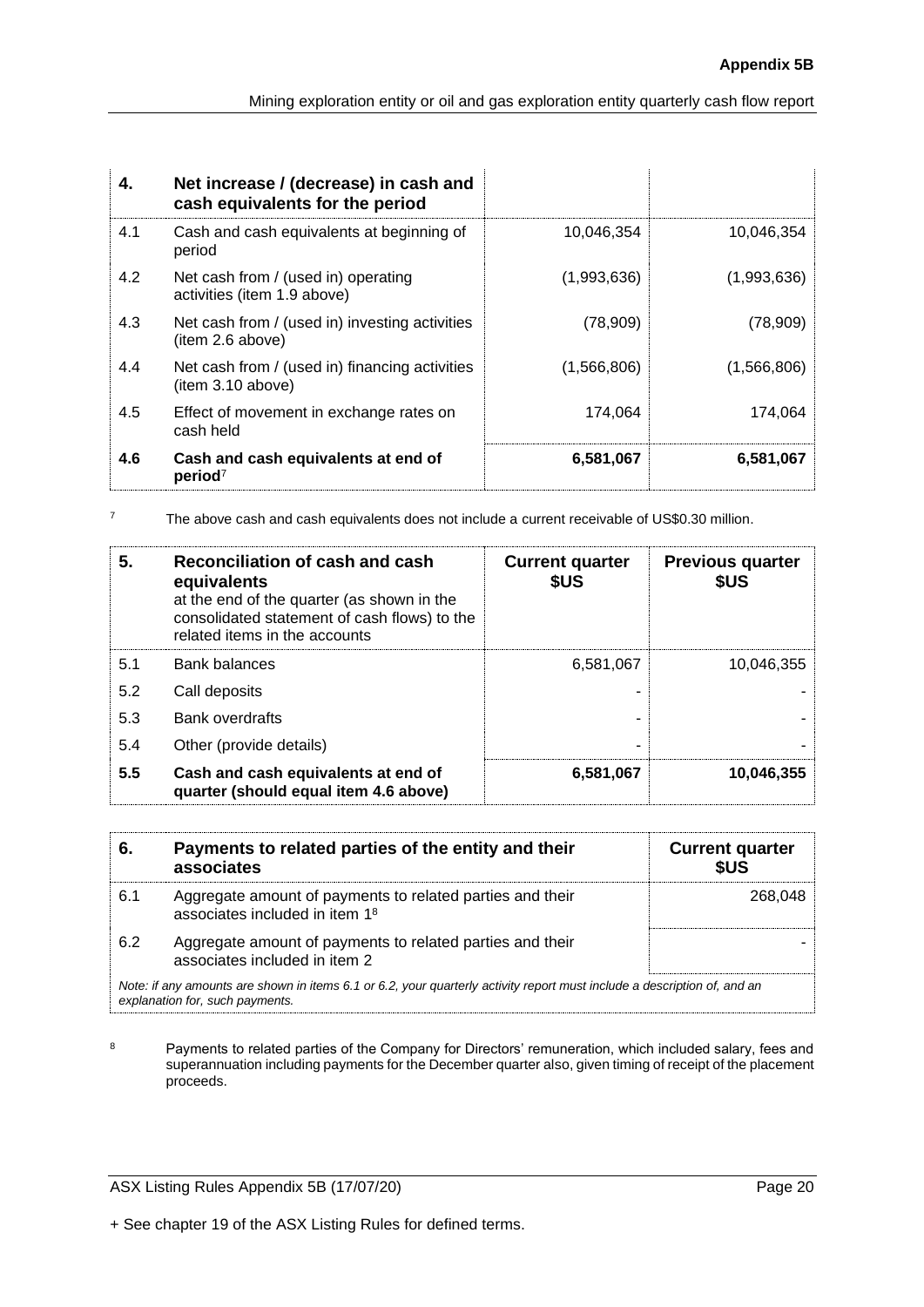| 7.  | <b>Financing facilities</b><br>Note: the term "facility' includes all forms of financing<br>arrangements available to the entity.<br>Add notes as necessary for an understanding of the<br>sources of finance available to the entity.                                                                     | <b>Total facility</b><br>amount at quarter<br>end<br>\$US | Amount drawn at<br>quarter end<br>\$US |
|-----|------------------------------------------------------------------------------------------------------------------------------------------------------------------------------------------------------------------------------------------------------------------------------------------------------------|-----------------------------------------------------------|----------------------------------------|
| 7.1 | Loan facilities                                                                                                                                                                                                                                                                                            | 500,000                                                   | 500,000                                |
| 7.2 | Credit standby arrangements                                                                                                                                                                                                                                                                                |                                                           |                                        |
| 7.3 | Other (please specify)                                                                                                                                                                                                                                                                                     |                                                           |                                        |
| 7.4 | <b>Total financing facilities</b>                                                                                                                                                                                                                                                                          | 500,000                                                   | 500,000                                |
| 7.5 | Unused financing facilities available at quarter end                                                                                                                                                                                                                                                       |                                                           |                                        |
| 7.6 | Include in the box below a description of each facility above, including the lender, interest<br>rate, maturity date and whether it is secured or unsecured. If any additional financing<br>#do MM (so the collection of the collection of the form of the solution of the collection of the collection of |                                                           |                                        |

facilities have been entered into or are proposed to be entered into after quarter end, include a note providing details of those facilities as well. Description of loan facility in 7.1 above:

Unsecured corporate loan facility with interest at 6%. During the quarter, the corporate loan facility was partially repaid, with the Company and the lender extending the repayment date of the outstanding loan, being the remaining loan principal of US\$500,000 in addition to all remaining accrued interest and fees until 30 September 2022.

| 8.  | Estimated cash available for future operating activities                                                                                                                                                                        | \$US        |
|-----|---------------------------------------------------------------------------------------------------------------------------------------------------------------------------------------------------------------------------------|-------------|
| 8.1 | Net cash from / (used in) operating activities (item 1.9)                                                                                                                                                                       | (1,993,636) |
|     | Less: abnormal quarterly cash inclusions (refer to <sup>6</sup> above)                                                                                                                                                          | 1,197,210   |
|     | Item 8.1 total                                                                                                                                                                                                                  | (796, 426)  |
| 8.2 | (Capitalised exploration & evaluation classified as investing<br>activities) (item $2.1(d)$ )                                                                                                                                   |             |
| 8.3 | Total relevant outgoings (item $8.1$ + item $8.2$ )                                                                                                                                                                             | (796,426)   |
| 8.4 | Cash and cash equivalents at quarter end (item 4.6)                                                                                                                                                                             | 6,581,061   |
| 8.5 | Unused finance facilities available at quarter end (item 7.5)                                                                                                                                                                   |             |
| 8.6 | Total available funding (item $8.4$ + item $8.5$ )                                                                                                                                                                              | 6,581,061   |
| 8.7 | Estimated quarters of funding available (item 8.6 divided by<br>item $8.3$ )                                                                                                                                                    | 8.3         |
|     | Note: if the entity has reported positive relevant outgoings (ie a net cash inflow) in item 8.3, answer item 8.7 as "N/A".<br>Otherwise, a figure for the estimated quarters of funding available must be included in item 8.7. |             |
|     | *This item ignores: remaining transaction costs relating to the private placement: partial repayment of                                                                                                                         |             |

\*This item ignores: remaining transaction costs relating to the private placement; partial repayment of the corporate loan facility; any discretionary spend should Mt. Labo commit to progressing the development of the Mabilo Project, including addressing the restructuring plans in the Philippines and the porphyry target drilling program.

- 8.8 If item 8.7 is less than 2 quarters, please provide answers to the following questions:
	- 8.8.1 Does the entity expect that it will continue to have the current level of net operating cash flows for the time being and, if not, why not?

| <br>Answer: |
|-------------|
| N/A         |

ASX Listing Rules Appendix 5B (17/07/20) **Page 21** Page 21

+ See chapter 19 of the ASX Listing Rules for defined terms.